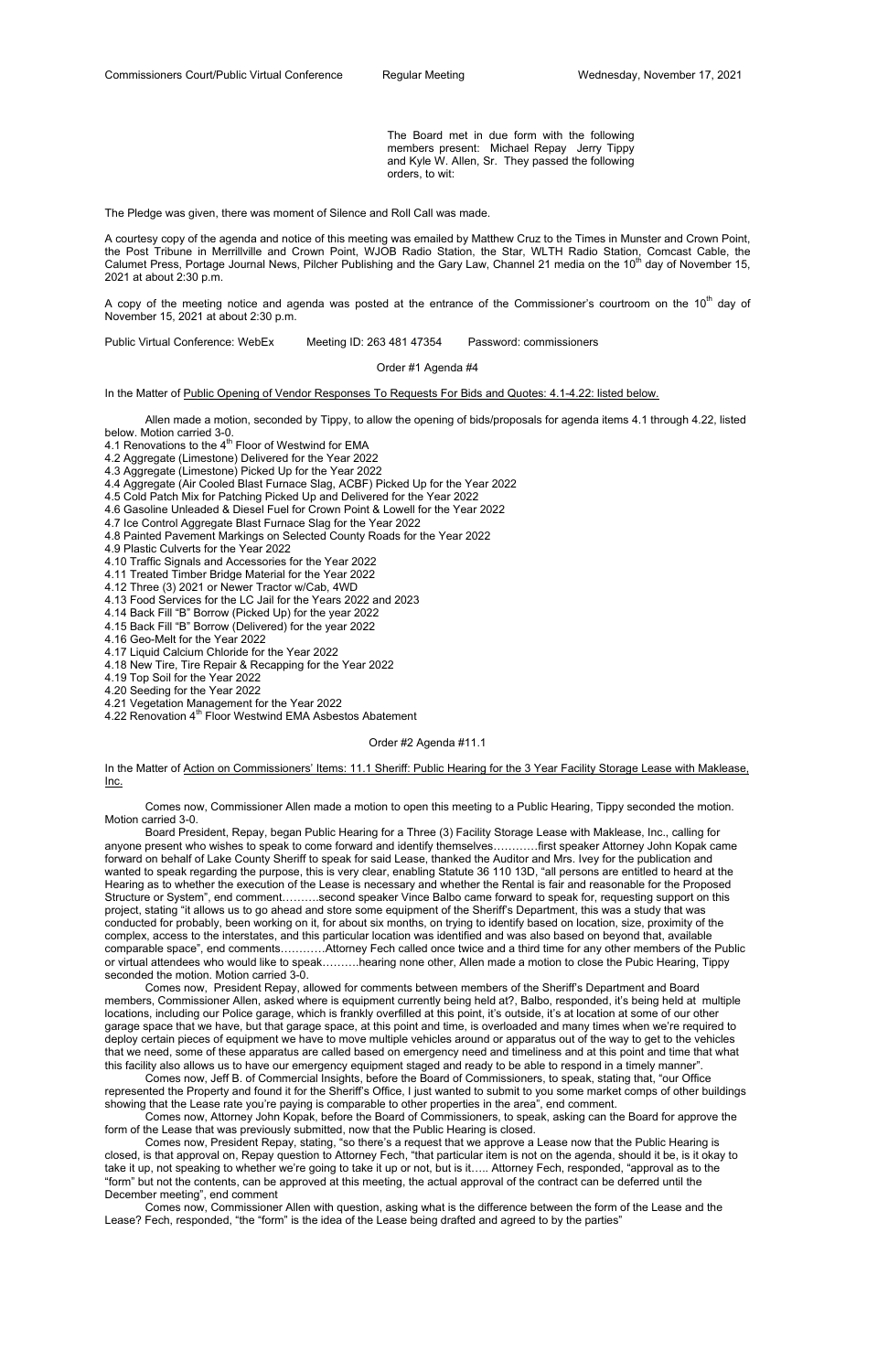Cont'd.

 Comes now, Attorney Fech, stating, "my recommendation to the Board is that the Sheriff's Department submit the final form of the Lease to the Board of Commissioners prior to the December meeting to allow proper legal review from the Commissioners' Attorney and that the matter be placed on the Commissioners' December agenda for consideration", Repay, "that sounds appropriate to me", Tippy, "so no action is necessary", Fech, "no action is necessary", end discussion

In the Matter of Correspondence: 3.1 Commissioners: Letter from Buckeye Partners, L.P. regarding Pipeline Safety to be matter of public record.

 Comes now, Chief Balbo, with comment, stating, "Commissioners if I could to, I just want to advise you that, do not ask for any supplemental monies, these are monies that we've found within our existing budget and we will continue to do that over the life of the Lease, we're not asking for any supplemental funding from the County to be able to facilitate this Lease", end comment.

#### Order #3 Agenda #2

In the Matter of Additions, Deletions, Corrections: Delete 2.1 Commissioners: Appropriations request approval from Lake County **Council** 

 Allen made a motion, seconded by Tippy, to approve agenda as amended, with deletion item 2.1, listed below. Motion carried 3-0.

Commissioners: Appropriations request approval from Lake County Council

Order #4 Agenda #3.1

 Allen made a motion, seconded by Tippy, to make a matter of public record Letter from Buckeye Partners, L.P. regarding Pipeline Safety. Motion carried 3-0.

# Order #5 Agenda #5

In the Matter of Approval of Minutes From Prior Meetings: 5.1 Meeting Minutes: October 20, 2021.

In the Matter of Public Selection of At Least Three Vendors From Whom To Seek Quotes: Approval of Specification for Seeking Proposals, Select the Vendors, and Set the Return Date: 8.1 -8.5 Request for approval of Specification for the Return of Proposals (listed below).

 Allen made a motion, seconded by Tippy, to approve Meeting Minutes of the Regular Meeting held October 20, 2021. Motion carried 3-0.

#### Order #6 Agenda #6.1-6.4

In the Matter of Approve Specifications for Bids: 6.1 – 6.4 Various Departments.

 Allen made a motion, seconded by Tippy, to approve specifications for bids agenda items 6.1 thru 6.4 for the return of bids by Wednesday, December 15, 2021 by 9:30am in the Auditor's Office for 6.1 and return of bids by Tuesday, December 14, 2021 no later than 9:30 a.m. to Lake County Auditor for 6.2 thru 6.4, listed below. Motion carried 3-0.

6.1 **Fairgrounds**: Specifications for Proposals to be sent to the following vendors for Handicapped Ramp/Women's Toilet: Larson Danielson, Gariup Construction, Pangere Construction, Precision Builders and Hasse. Proposals to be returned by Wednesday, December 15, 2021 by 9:30 a.m. in the Auditor's Office.

6.2 **Sheriff**: Approve Specs for Gasoline used by the Sheriff's Dept. and other county agencies for 2022 to be returned by Tuesday, December 14, 2021 no later than 9:30 A.M. to Lake County Auditor

6.3 **Sheriff**: Request to approve Specifications for Medical Supplies for Lake County Jail for 2022. Proposal to be returned by Tuesday, December 14, 2021 no later than 9:30 a.m. to Lake County Auditor.

6.4 **Juvenile**: Approval of Specs for Quotes for Food Service Management Company to be returned on December 14, 2021 by 9:30 a.m. in the Lake County Auditor Office

#### Order #7 Agenda #8.1-8.5

 Allen made a motion, seconded by Tippy, to approve agenda items 8.1-8.5, listed below, for the bid specs and proposals to be returned Tuesday, December 14, 2021 no later than 9:30 A.M. to Lake County Auditor. Motion carried 3-0. **8.1** Request for approval of Specification for the Return of Proposals for the Lake County Engineer, Jail and Juvenile Center for the year 2022 for Health & Grooming Supplies, Janitorial Supplies, Kitchen Supplies, Laundry Supplies and Paper Products to be returned by Tuesday, December 14, 2021 by 9:30 A.M. in the Lake County Auditor's Office. Requesting from the following: Able Paper & Janitorial Supplies, Inc., Ajax Sanitary Supply Co., Inc., Cal-Region Supply, Inc., Cintas Corporation, Gurtler Industries, Inc., J & L Janitorial & Supply, LLC, Performance Chemical & Supply, Inc., Pulse Technology, S&S Sales and Service, Inc., and Tepe Sanitary Supply, Inc.

**8.2** Sheriff: Request approval for Specs for Correctional Officers Uniform for 2022 to be returned by Tuesday, December 14, 2021 no later than 9:30 A.M. to Lake County Auditor

**8.3** Sheriff: Approval of Specs for Police Officers Uniforms for the year 2022 to be returned by Tuesday, December 14, 2021 no

later than 9:30 A.M. to Lake County Auditor

**8.4** Sheriff: Approve Specifications for Oil & Lube for 2022 to be returned by Tuesday, December 14, 2021 no later than 9:30 A.M. to Lake County Auditor

**8.5** Sheriff: Approval of Specs for Garage and Motors for 2022 to be returned by Tuesday, December 14, 2021 no later than 9:30 A.M. to Lake County Auditor

# Order #8 Agenda #9.1

In the Matter of Action To Form Contracts: 9.1 Sheriff: Contract with Colin Harms for I.T. and related support services for LCSD Electronic Information/data systems, including but not limited to the Spillman Technologies, Inc. records management system and data integrity in the amount not to exceed \$75,000.00 for the year 2022.

 Allen made a motion, seconded by Tippy, to approve Contract with Colin Harms for I.T. and related support services for LCSD Electronic Information/data systems, including but not limited to the Spillman Technologies, Inc. records management system and data integrity in the amount not to exceed \$75,000.00 for the year 2022 on behalf of Sheriff. Motion carried 3-0. (SEE ONLINE "Indiana Gateway" AND SEE FILE FOLDER "AGENDA ITEMS" FOR PDF)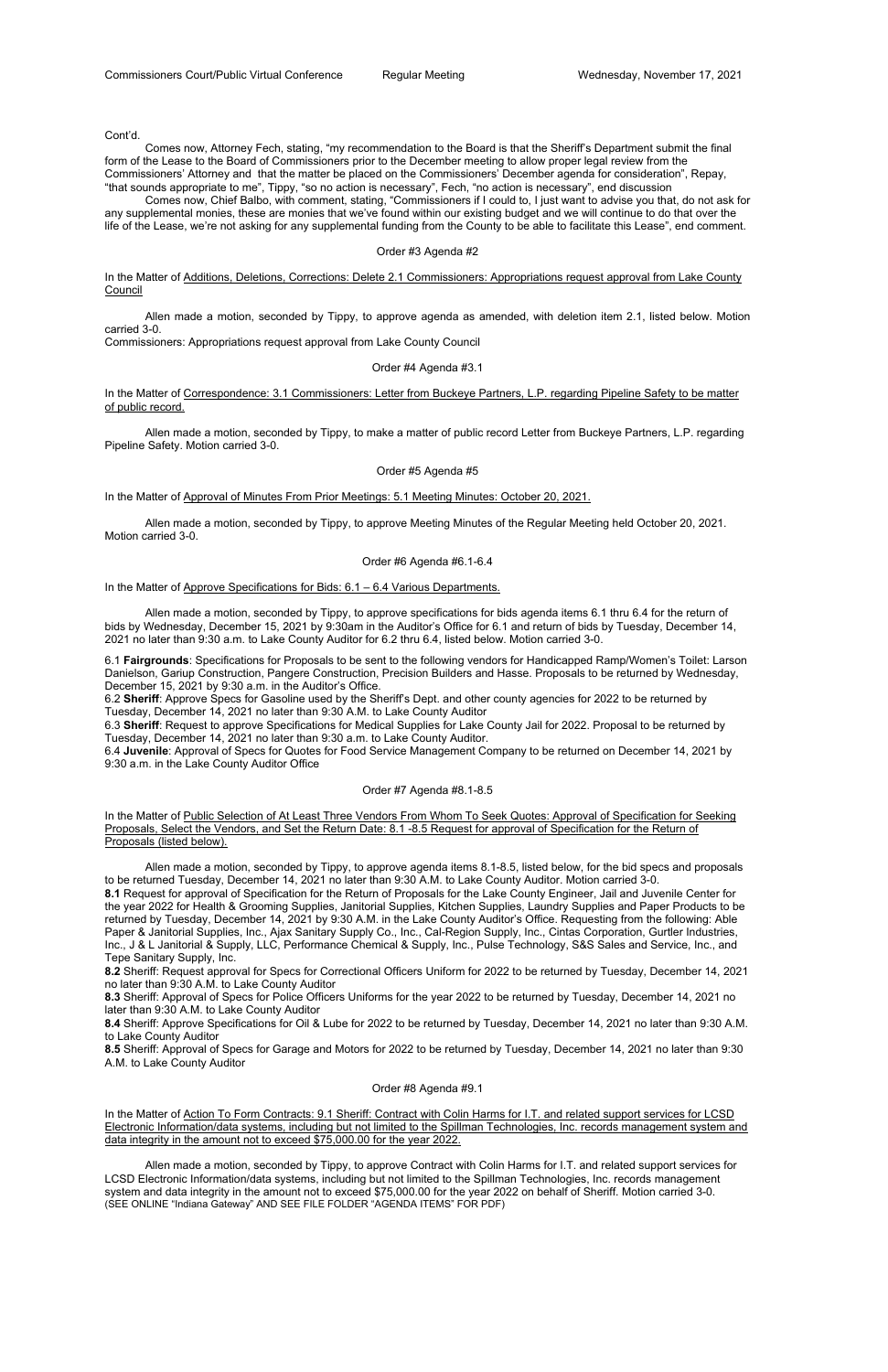Order #9 Agenda #9.2

# In the Matter of Action To Form Contracts: 9.2 Sheriff: Consulting Contract with Andreas Kyres (Walter J. Alvarez P.C.) for 2022 Legal Services provided to Warden of the Lake Co. Jail. Not to exceed \$26,500, payable at \$2,208.33 per month (same rate as 2021).

# In the Matter of Action To Form Contracts: 9.3 Sheriff: Consulting Contract with J. Justin Murphy for 2022 Legal Services for the Lake County Sheriff's Merit Board in the amount of \$9,000.00 annual, payable at the rate of \$750.00 per month.

 Allen made a motion, seconded by Tippy, to approve Consulting Contract with Andreas Kyres (Walter J. Alvarez P.C.) for 2022 Legal Services provided to Warden of the Lake Co. Jail. Not to exceed \$26,500, payable at \$2,208.33 per month (same rate as 2021), on behalf of L C Sheriff. Motion carried 3-0.

# Order #10 Agenda #9.3

In the Matter of Action To Form Contracts: 9.4 Sheriff: Consulting Contract with Ronald Ostojic for 2022 Legal Services for Lake County Sheriff's Corrections Merit Board in the amount of \$7,500.00 annual, payable at the rate of \$625.00 per month.

In the Matter of Action to Form Contracts: 9.5 Sheriff: Consulting Contract with Leon Sarkisian for 2022 Legal Services for Division and Sheriff Sales, not to exceed \$53,000.00 and payable at the rate of \$4,416.67 per month.

 Allen made a motion, seconded by Tippy, to approve Consulting Contract with J. Justin Murphy for 2022 Legal Services for the Lake County Sheriff's Merit Board in the amount of \$9,000.00 annually, payable at the rate of \$750.00 per month, on behalf of L C Sheriff. Motion carried 3-0.

# Order #11 Agenda #9.4

In the Matter of Action To Form Contracts: 9.6 Sheriff: Consulting Contract with John M. Kopack for 2022 Legal Services for Lake Co. Sheriff's Legal Deputy, not to excess \$170,000, payable at the rate of \$14,166.00 per month.

# In the Matter of Action To Form Contracts: 9.7 Sheriff: Consulting Contract with John Cantrell for 2022 Legal Services no to exceed \$25,000.00, payable at the rate of \$2,083.33 per month.

 Allen made a motion, seconded by Tippy, to approve Consulting Contract with Ronald Ostojic for 2022 Legal Services for Lake County Sheriff's Corrections Merit Board in the amount of \$7,500.00 annual, payable at the rate of \$625.00 per month on behalf of L C Sheriff. Motion carried 3-0.

# Order #12 Agenda #9.5

In the Matter of Action To Form Contracts: 9.9 Sheriff: Consulting Contract with A. Vowal, FNP, PMHNP d/b/a Endeavor Medical Healthcare Services, Ltd. (Mental Health Nurse Practitioner) in the amount of \$155,000 payable at the rate of \$12,916.66 per

 Allen made a motion, seconded by Tippy, to approve Consulting Contract with Leon Sarkisian for 2022 Legal Services for Division and Sheriff Sales, not to exceed \$53,000.00 and payable at the rate of \$4,416.67 per month on behalf of L C Sheriff. Motion carried 3-0. (see online "Indiana Gateway" and see file folder "agenda items" for PDF)

# Order #13 Agenda #9.6

# In the Matter of Action To Form Contracts: 9.10 Sheriff: Contract with Charmain Gibson for Community Re-Entry, Vivitrol and other related inmate programs in the amount of \$72,000 payable at the rate of \$6,000/month for the year 2022.

 Allen made a motion to approve Consulting Contract with John M. Kopack for 2022 Legal Services for Lake Co. Sheriff's Legal Dept., not to excess \$170,000, payable at the rate of \$14,166.00 per month on behalf of L C Sheriff, Repay seconded the motion. Motion carried 2-1, Tippy no. (see online "Indiana Gateway" and see file folder "agenda items" for PDF)

# Order #14 Agenda #9.7

 Allen made a motion, seconded by Tippy, to approve Consulting Contract with John Cantrell for 2022 Legal Services no to exceed \$25,000.00, payable at the rate of \$2,083.33 per month on behalf of Sheriff. Motion carried 3-0.

# Order #15 Agenda #9.8

In the Matter of Action To Form Contracts: 9.8 Sheriff: Consulting Contract with Huseman, MHNP (Mental Health Nurse Practitioner) in the amount of \$155,000 payable at the rate of \$12,916.66 per month for the year 2022.

 Allen made a motion, seconded by Tippy, to approve Consulting Contract with Huseman, MHNP (Mental Health Nurse Practitioner) in the amount of \$155,000 payable at the rate of \$12,916.66 per month for the year 2022 on behalf of Sheriff. Motion carried 3-0. (see online "Indiana Gateway" and see file folder "agenda items" for PDF)

# Order #16 Agenda #9.9

 Allen made a motion, seconded by Tippy, to approve Consulting Contract with A. Vowal, FNP, PMHNP d/b/a Endeavor Medical Healthcare Services, Ltd. (Mental Health Nurse Practitioner) in the amount of \$155,000 payable at the rate of \$12,916.66 per month for the year 2022, on behalf of Sheriff. Motion carried 3-0. (see online "Indiana Gateway" and see file folder "agenda items" for PDF)

Order #17 Agenda #9.10

 Allen made a motion, seconded by Tippy, to approve Contract with Charmain Gibson for Community Re-Entry, Vivitrol and other related inmate programs in the amount of \$72,000 payable at the rate of \$6,000/month for the year 2022 on behalf of L C Sheriff. Motion carried 3-0. (see online "Indiana Gateway" and see file folder "agenda items" for PDF)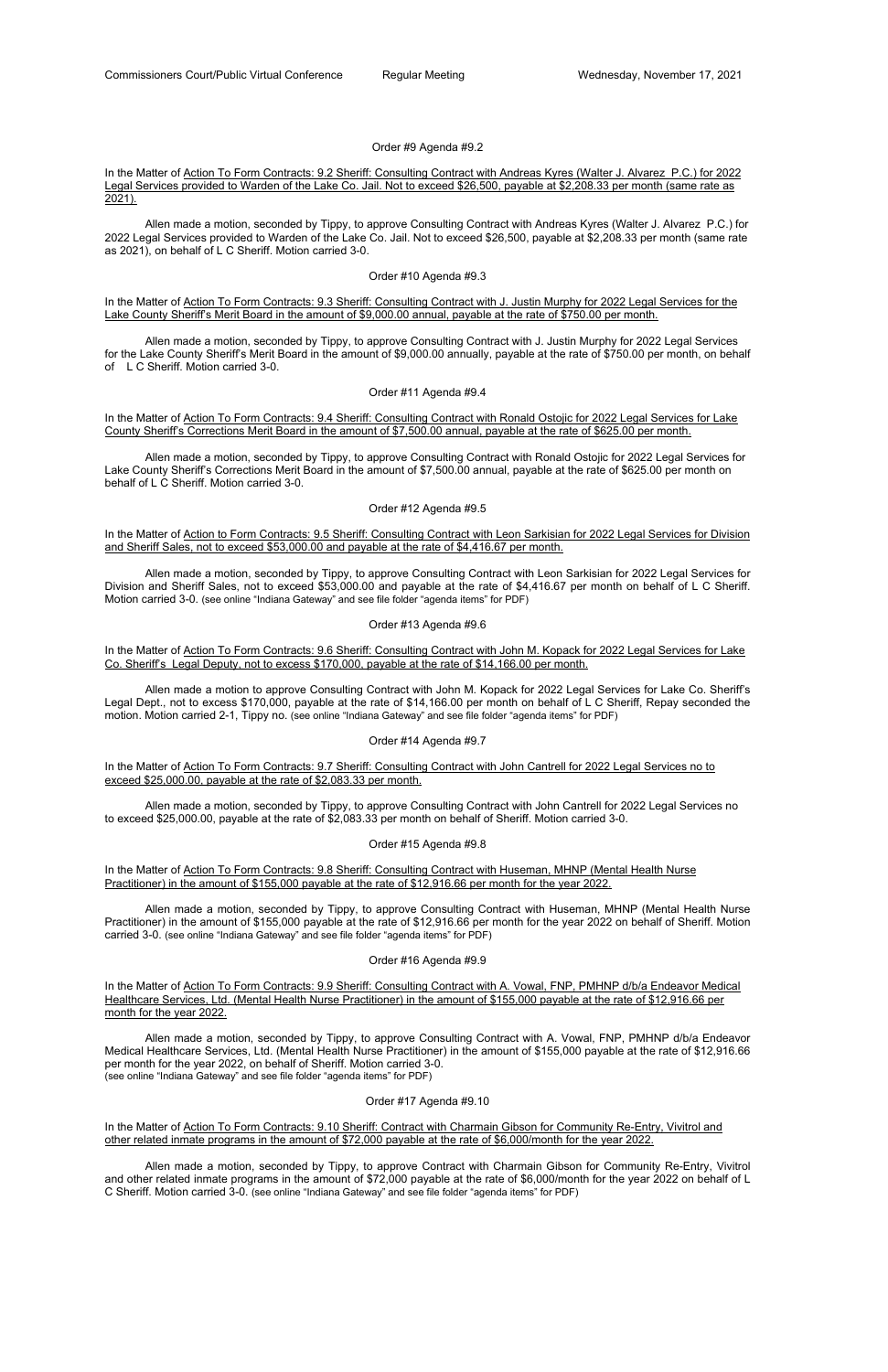# Order #18 Agenda #9.11

# In the Matter of Action To Form Contracts: 9.11 Sheriff: Contract with Fresh Start Counseling Services to provide substance abuse treatment in the jail in the amount of \$71,800.00 annual, payable at the rate of \$6,183.33/month for the year 2022.

# In the Matter of Action To Form Contracts: 9.12 Sheriff: Contract with Keith Brian Douts, Jr. DDS for Dental Services at the Lake County Jail in the amount of \$71,800.00 annual, payable at the rate of \$5,983.33 per month for the year 2022.

 Allen made a motion, seconded by Tippy, to approve Contract with Fresh Start Counseling Services to provide substance abuse treatment in the jail in the amount of \$71,800.00 annual, payable at the rate of \$6,183.33/month for the year 2022, on behalf of L C Sheriff. Motion carried 3-0. (see online "Indiana Gateway" and see file folder "agenda items" for PDF)

#### Order #19 Agenda #9.12

In the Matter of Action To Form Contracts: 9.14 Sheriff: Contract with Michael Frampton, M.D., P.C. for Jail Psychiatric Services in the amount not to exceed \$93,600.00, payable at the rate of \$300 per hour for the year 2022.

 Allen made a motion, seconded by Tippy, to approve Contract with Keith Brian Douts, Jr. DDS for Dental Services at the Lake County Jail in the amount of \$71,800.00 annual, payable at the rate of \$5,983.33 per month for the year 2022, on behalf of L C Sheriff. Motion carried 3-0. (see online "Indiana Gateway" and see file folder "agenda items" for PDF)

# Order #20 Agenda #9.13

In the Matter of Action To Form Contracts: 9.13 Sheriff: Contract extension with In Touch Pharmaceuticals, Inc. of Valparaiso, Indiana for L C Jail Pharmacy services for the year 2022.

 Allen made a motion, seconded by Tippy, to approve Contract extension with In Touch Pharmaceuticals, Inc. of Valparaiso, Indiana for L C Jail Pharmacy services for the year 2022, on behalf of L C Sheriff. Motion carried 3-0.

#### Order #21 Agenda #9.14

 Allen made a motion, seconded by Tippy, to approve Contract with Michael Frampton, M.D., P.C. for Jail Psychiatric Services in the amount not to exceed \$93,600.00, payable at the rate of \$300 per hour for the year 2022 on behalf of L C Sheriff. Motion carried 3-0. (see online "Indiana Gateway" and see file folder "agenda items" for PDF)

# Order #22 Agenda #9.15

# In the Matter of Action To Form Contracts: 9.15 Sheriff: Contract with Health Indiana, Inc. ("CHI") for inmate medical services in the Lake County Jail in the amount of \$6,094,854 annual, payable semi-monthly for a total of 24 payments of \$253,952 each for the year 2022.

 Comes now, Commissioner Allen, with question, asking, "this is for a one year extension, correct?", Fech, replied, "yes", Allen continued, "and when was the last time that it's been put out to bid", Fech, replied, "it is to my understanding, 2016", Allen continued, "and it hasn't been (inaudible)", Tippy spoke, "this'll be the third extension, almost two million dollar in increases", Allen continued, "so if we don't approve, then the jail has no medical services for the individuals that are located inside Lake County Jail", Fech replied, "that would be correct", Repay, "I don't see the Sheriff here, can the Warden come up please", Allen continued, "my next question would be, even if we pick the current vendor, why hasn't it not been put back out to bid", Fech replied, "I've been working with our Jail Medical Consultant as it relates to creation of the new specifications, NCCHC, I don't know how much the Board wants me elaborate as to the Commissioners relationship with NCCHC", Repay, "no" "this is not the time to put Attorney Fech on the hot seat, but I would like to put the Warden on the hot seat, and try and explain to us, the Board of Commissioners who contracted with an agency, a nationally recognized agency, not anybody's uncle or cousin, to go in there and to look and review the conditions of the Jail, review the conditions of the contract, review the conditions of the services and from my understanding, they were not allowed to enter, the Sheriff or somebody in your Department, didn't let them come in, now can one of you explain why that would be"

Comes now, Attorney Kopak, in response to, stating, "I'm John Kopak, Mr. Commissioner, on behalf of the Lake County Sheriff, I believe the issue that arose was, there was language in the contract, my understanding was the contract was between the Commissioners and the Group NCCHC, okay, the Sheriff wasn't involved in the negotiation of that Contract and I believe there was wording in the Contract where they were allowed certain type of access to medical records and other things in the Lake County Jail, technically only the Sheriff can grant that access concerning operations in the Lake County Jail", Repay, "and he chose not to", Kopak, "that was the issue, as I understood", Repay, "okay so can you explain to me, how he can choose not to do that and then expect us to blindly agree to a third time extension into the millions of dollars", Kopak, "first of all this contract like every contract we've had with CHI does have a cancellation clause in it on 90days notice, the contract can be cancelled, by either party, so if the Sheriff and the Commissioners wanted to put together an RFP process", Repay, "we can't put an RFP process together, we can't even come close, if the Sheriff doesn't let a qualified consultant, a qualified team of consultants, a nationally recognized qualified team of consultants, come in the Jail and look around, and he wouldn't, and you cannot explain to me why he wouldn't", Warden Zenk, "I can comment on that, so my name is Mike Zenk, I am the Warden at the Jail, so early on when there was discussion about a contractor being identified to provide that type of service in the Jail, to do auditing, monitoring, I had been in communication with Larry Blanchard, there were two vendors that submitted bids, as I recall, and then I consulted with the Sheriff, we made the recommendation for, I believe it was, I can't remember the name of the company without going back and looking at it, but it was not who the Commissioners ultimately selected and there was very little communication when the decision was made, so there was never an explanation of why that vendor was chose over the previous vendor, and then I know...." Repay, "that was never asked by the Sheriff and he didn't ask us until this moment", Tippy, "and I never saw any recommendation", Zenk, "I spoke with Larry Blanchard about this, I made it clear where the Sheriff stood in terms of wanting to have the ability getting input on that contract", Repay, "as I recall it, somebody from the Sheriff's Department was restricted from attending the scoring, so there was a delay tactic, in, we can go back to the minutes of the meeting that we approved the contract, that contract has been in place, ok so as you sit here today, Attorney Kopak, newly reinstituted as the Attorney and the Warden for the Jail, can you see a reason why NCCHC cannot attend, cannot investigate what's going on in the Jail?", Kopak, "well I'll say this the NCCHC is a nationally recognized organization who works out of Chicago, I'm aware of that, I believe what the warden was going to finish up saying was, in his conversations with Mr. Blanchard, it was our understanding, at the Jail side, that when the COVID crisis broke out, the idea of having an outside expert come in, was put on hold, pursuant to conversations the Warden had with Mr. Blanchard, until that crisis was over and it was going to be re-visited, that was my understanding", Repay, "and my point is, and I'll leave it to my colleagues to talk a little bit, but, my point is this, you all never have a problem communicating with us when it's something that you all need, the idea that you're going to throw Larry Blanchard under the bus, which is a part-time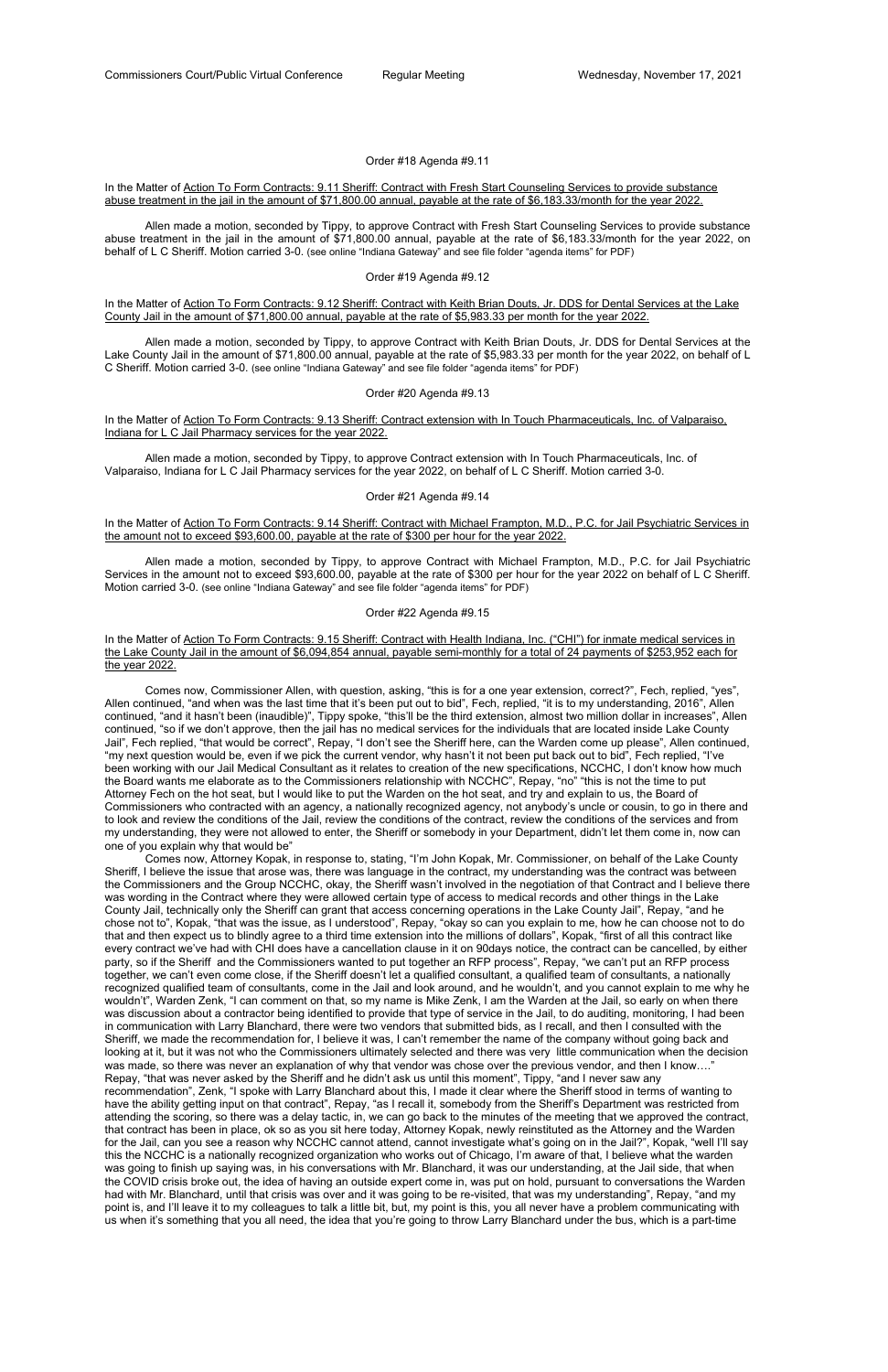employee that is no longer working for the Board of Commissioners, is kind of sad, honestly, contingent on any votes on this contract will be some assurances from you two, that NCCHC will be allowed to come in and do their work and if they do work and determine there's a deficiency in the contract or determine there's a deficiency in the services, then they're going to bring that to the Board of Commissioners and the

#### Order #22 Agenda #9.15 cont'd

In the Matter of Action To Form Contracts: 9.16 Sheriff: Consulting Contract with Addiction and Behavioral Counseling Services, Inc. (Wayne Isailovich) to provide substance abuse education and counseling programs for inmates in the L C Jail in the amount of \$50,000.00, payable at the rate \$4,166.66 per month for the year 2022.

Board of Commissioners are going to act on it, because you know what, when we get sued, guess who pays, the Board of Commissioners, you remember flood, so where are we at," Zenk, "I'd like to make one comment, just to clarify, I'm not throwing Larry Blanchard under the bus, my interaction and dealings with Larry have always been very positive, he's a credible individual, so I want to make sure that's known, that's not the intent of anything I've said", Tippy, "I would like to make one comment, when the Department of Justice was releasing us from our responsibility or not responsibilities but their oversight, they required of the Commissioners to make commitments in terms of keeping the quality of the Jail intact, we wrote a letter to the Department of Justice, stating that we would follow through with the three items of that letter to maintain the quality of the Jail, one of those very important items was to hire a quality insurance consultant from the outside, who would consistently monitor the activities of the Jail, whatever, the story that you're telling may be true, I'm not going to say that you're lying, I'm going to tell you that I never received any recommendation from the Lake County Sheriff's Department, we waited and waited and waited, meetings were not held, it was stalled, we needed to move forward to meet our commitment to the Department of Justice, now we've done that and we did it more than a year ago, we hired the consultant that we agreed to hire and now we're getting stonewalled again by not allowing this consultant into the Jail, and I am going to vote no and I'm going to encourage the other two Commissioners to vote no and I'm going to see what you guys can do now to bring jail medical to the Jail, because you obviously didn't give a darn for three years, the only way to get your attention is to vote no and make you live with the decisions that you've made, this is not our decision, these are decisions that you made to not go out for pricing, to allow the contract to go up millions of dollars, without any bid checks on the pricing, so now it's your problem and that's all I have to say", Allen, "we don't want the Federal Government back in here, we don't want the DOJ, but generally what we do is, when we give out contracts or award contracts we allow the contractee to renew for a one-year extension, now here we are in our third year, I understand medical goes up and you want continuity you want stability you want certainty, and elected officials want autonomy until they get sued, when we get sued, everybody's in our face, and we end up having to pay, if we're found liable, but we have to provide medical to the individuals that are there until proven guilty and given due process, my only recommendation would be, this, to the Sheriff and to the three of you, the Consultant has to have access to the Jail, I have to agree with Commissioner Repay, you just can't show up and tell us to renew the contract without us protecting our interest as the Contracting agent and the interest of the taxpayers, so my recommendation would be to possibly tell the Sheriff to allow the Consultant access, we have thirty days until our next meeting, but barring that, a third re-up and an increase in cost, I would have to agree with Commissioner Tippy and Commissioner Repay, as least on this issue in regards to what you're requesting from the Board of Commissioners, so I don't necessarily have to vote no, I'm open to deferring it until we meet thirty days from now, and hopefully we can address these issues".

# In the Matter of Action To Form Contracts: 9.18 Sheriff: Approve GSA pricing to purchase Emergency Rescue Watercraft from Metal Shark in the amount of \$770,060.00 each. (Other quotes Silver Ships \$712,835.88; Safe Boats \$757,547.74).

 Allen made a motion to defer, Tippy seconded the motion agreeing to defer, stating that he will not vote for this contract in December. Motion carried 3-0.

#### Order #23 Agenda #9.16

 Allen made a motion, seconded by Tippy, to approve Consulting Contract with Addiction and Behavioral Counseling Services, Inc. (Wayne Isailovich) to provide substance abuse education and counseling programs for inmates in the L C Jail in the amount of \$50,000.00, payable at the rate \$4,166.66 per month for the year 2022 on behalf of L C Sheriff. Motion carried 3-0. (See online "Indiana Gateway" and see file folder "agenda items" for PDF)

#### Order #24 Agenda #9.17

# In the Matter of Action To Form Contracts: 9.17 Sheriff: Contract extension with T&M Tire Service for Tires at L C Sheriff Department for the year 2022.

 Allen made a motion, seconded by Tippy, to approve Contract extension with T&M Tire Service for Tires at L C Sheriff Department for the year 2022 on behalf of Sheriff. Motion carried 3-0.

#### Order #24 Agenda #9.18

 Comes now, Commissioner Allen, requests the Department explain the need of the Watercraft, Chief Balbo, came forward to speak, stating, "in regards to the Boat that we currently have on the water it's over twenty-five years old, we have age problems with it and we're concerned with mains issues that are involving that Boat, and because of that over a year ago we started a process to identify a Boat that would be feasible for use in Lake Michigan, which is specific to that type of environment with water, weather, and as a result of that, we came up with three candidates, I will say in the narrative, one of the quotes on here is a misquote, it shows Silver Ships at 712k in fact that is over a million dollars, so and at looking at these Boats, we did a study, we went out and visited the manufacturers, we went, for example, the Chicago Police Department and Fire Department and rode on their Boats, we spoke to the Coast Guard, we spoke to the counterparts that we work with on a routine basis, relative to Lake Michigan operations, and as a result of that, we identified a Boat, and in this case it's a Metal Shark and we received GSA pricing on that Boat and from that the quote was generated and this is the Boat that was identified as being, our Boat Captain is present and can speak briefly on this watercraft, if that would be acceptable", Officer Jim Weller, Lake County Sheriff's Department Marine Unit, came forward to speak, stating, "I was tasked by the Chief and the Sheriff to look for different vessels that would be appropriate for Lake Michigan, we had, I've been out there for ten years, operated the current vessel in various states of weather, out there on Lake Michigan what we've had to deal with, that vessel that is there is a vessel that is reaching, if not have already reached it's life cycle, so we are requesting something that's going to be adequate and is roughly the same size of what we have, this new vessel will have the capabilities of moving faster, we operate 25 nautical miles a shoreline and when we have a call, when we have a call that's in Gary or in Hammond or Whiting, for medical assistance or whatever it might be, us getting over there in the current vessel that we have it takes us anywhere between thirty-five to forty-five minutes to get there and it's just because that Boat only does thirty miles an hour and regardless of the weather condition, if it's perfect weather condition, that's what it will do, if it's less that seventeen miles an hour you might be getting there, so that was one of the key things that we were looking at when looking at these Boats, for speed, how fast we can get there to assist other vessels, to assist drowning victims, all those other items that we address when we go there and it's a matter of time getting there, also, the capabilities of the watercraft in the water, being able to, weather conditions, I should say, out there in Lake Michigan, being able to handle the rough seas that are out there, when we're going out, nine times out of ten, everybody else is coming back in, you know we're going out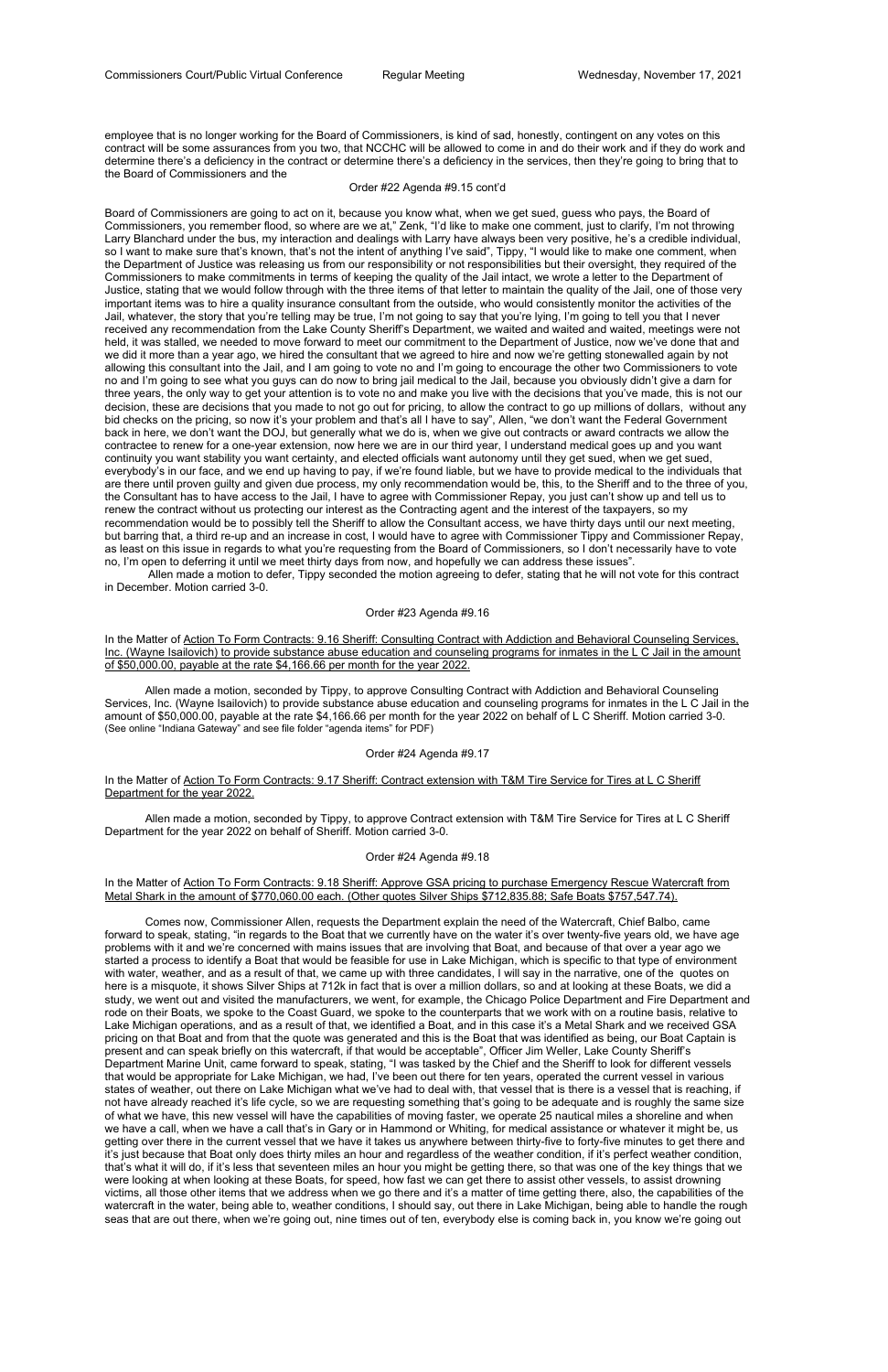because there's a storm that's coming in and there's a vessel that's lost it's motor, out of fuel or whatever it might be, electronics, and we're going out to save those people's lives, and that's the reason why we're asking for a vessel of this magnitude, to be able to get that, there's other places out there that can build vessels, smaller vessels, but they're not adequate for the kind of weather we encounter there in Lake Michigan, these Boats here, we've gone and actually physically ridden on, these Boats, Metal Shark, was by far the nicer one for being able to ride on, it was comfortable, it was something we could actually go out there and use on Lake Michigan", Tippy, "we're being sold on performance and price and such, I've reached out to other Governmental Units and waiting for responses back to confirm what our responsibilities are so I'm going to make a motion to defer this item, and hopefully by the December meeting those other agencies will have gotten back to me", Allen, spoke, "Well, I'll say this to you Chief, I'm supportive of this particular item but I don't want to put you and the Sheriff's Department in the position where if we don't move forward then it fails for lack of a majority vote so, barring the information that Commissioner Tippy receives, I'll let you know that I am supportive of the purchase of the Boat, but obviously if we decide to move forward then there will be no support for the Boat, at least at this meeting per say, so I will support the deferral, Repay, there's a motion and a seconded, "Can you tell me how many vessels are currently under the Sheriff's Department?, Department response, "in property?" Repay, "yeah", Department response, "in property we have four vessels, two of them are out of service, they're actually scheduled to go to auction, and the other two are in service, M1 and M2", Repay, "the two that are in service now are they eligible for auction now?" Department response, "They're in service for now, the plan is, in the future, to take our old M1 and remove M1 and put the new M1 into it and then auction off that Boat so in time it'll kind of phase it out", Repay, "motion carries 3-0 deferred.

In the Matter of Action To Form Contracts: 9.28 Health Dept.: Contract with Helmer Scientific for preventative maintenance of immunization refrigerators and freezers in the amount of \$4,732.00.

#### Order #25 Agenda #9.19-9.27

In the Matter of Action To Form Contracts: 9.19-9.27 Coroner: Contract(s) – listed below,.

 Allen made a motion, seconded by Tippy, to approve agenda items 9.19 thru 9.27, Contracts on behalf of the Coroner, listed below. Motion carried 3-0.

In the Matter of Action To Form Contracts: 9.35 Commissioners: Contract with Rinzer Williams III for Legal Services for the year 2022.

9.19 Coroner: Contract with Dodge Company for pathology supplies

9.20 Coroner: Contract with Extra Packaging for purchases of body bags

9.21 Coroner: Contract with Landauer for radiation services for the year 2022

9.22 Coroner: Contract with Medline Industries

9.23 Coroner: Contract with National Medical Services, Inc. (NMS-toxicology)

9.24 Coroner: Contract with RPS Imaging

9.25 Coroner: Contract with Salam International, Inc.

9.26 Coroner: Contract with Sklarewitz

9.27 Coroner: Contract with Stericycle, Inc.

9.38 Commissioners: Contract with Gariup Construction, lowest bidder, for the Renovation of 2<sup>nd</sup> Floor Courts Building in the amount of \$995,750.00 (Gough Construction \$1,215,000; Pangere \$1,030,800; Powers & Son \$1,099,000; Precision \$1,387,615.39)

#### Order #26 Agenda #9.28

 Allen made a motion, seconded by Tippy, to approve Contract with Helmer Scientific for preventative maintenance of immunization refrigerators and freezers in the amount of \$4,732.00 on behalf of Health Department. Motion carried 3-0.

#### Order #27 Agenda #9.29-9.34

In the Matter of Action To Form Contracts: 9.29 – 9.34 Commissioners: Contract(s) – listed below.

 Allen made a motion, seconded by Tippy, to approve agenda items 9.29 thru 9.34, Contracts on behalf of Commissioners, listed below. Motion carried 3-0.

9.29 Commissioners: Contract with SDI to remove and replace swing gate in Secure Parking Lot in the amount of \$23,862.00. This is a Sole Source.

9.30 Commissioners: Contract with Johnson Controls, sole source, for Jail Fire Alarm System Testing and Maintenance for the year 2022 in the amount of \$48,400.00

9.31 Commissioners: Contract with Johnson Controls for Preventative Maintenance Agreement in the amount of \$21,380.00 for the year 2022. Other quote from Carrier for \$23,650.00 and Air Comfort was invited but opted not to provide a proposal.

9.32 Commissioners: Contract with Johnson Controls for Juvenile Center Fire Alarm System Testing in the amount of \$18,766.00 for the year 2022.

9.33 Commissioners: Contract with Johnson Controls for Chiller "As-Needed" repair rates for the year 2022

9.34 Commissioners: Approve Contract with TLC Plumbing, lowest quote, for PVI Electric Water Heater in Building A Mechanical Room in the amount of \$13,450.00. Other quotes were from Mechanical Concepts for \$14,500.00 and Gatlin Plumbing at \$17,500.00

# Order #28 Agenda #9.35

 Comes now, Commissioner Tippy, with question, asking, "is this the same Contract as last year", Fech replied, "yes", end discussion.

 Allen made a motion to approve Commissioners Contract with Rinzer Williams III for Legal Services for the year 2022, Repay seconded the motion. Motion carried 2-1, Tippy no.

Order #29 Agenda #9.36-9.51

In the Matter of Action To Form Contracts: 9.36-9.51 Commissioners: Contract(s) – listed below.

 Allen made a motion, seconded by Tippy, to approve agenda items 9.39 thru 9.51, Contracts on behalf of Commissioners, listed below. Motion carried 3-0.

9.36 Commissioners: Contract with Gertzen Water Management Co. dba Utility Services for Hermits Lake Wastewater in the amount of \$3,650 a month for the year 2022

9.37 Commissioners: Contract with Porters Apparels, Inc. for HVAC Uniform Rental for the year 2022

9.39 Commissioners: Contract with Korellis Roofing, lowest bidder, for the Re-Roofing of the Highway Maintenance Garage Building in the amount of \$153,000.00. (Gluth \$180,000; Babilla \$171,675; Maris \$155,713)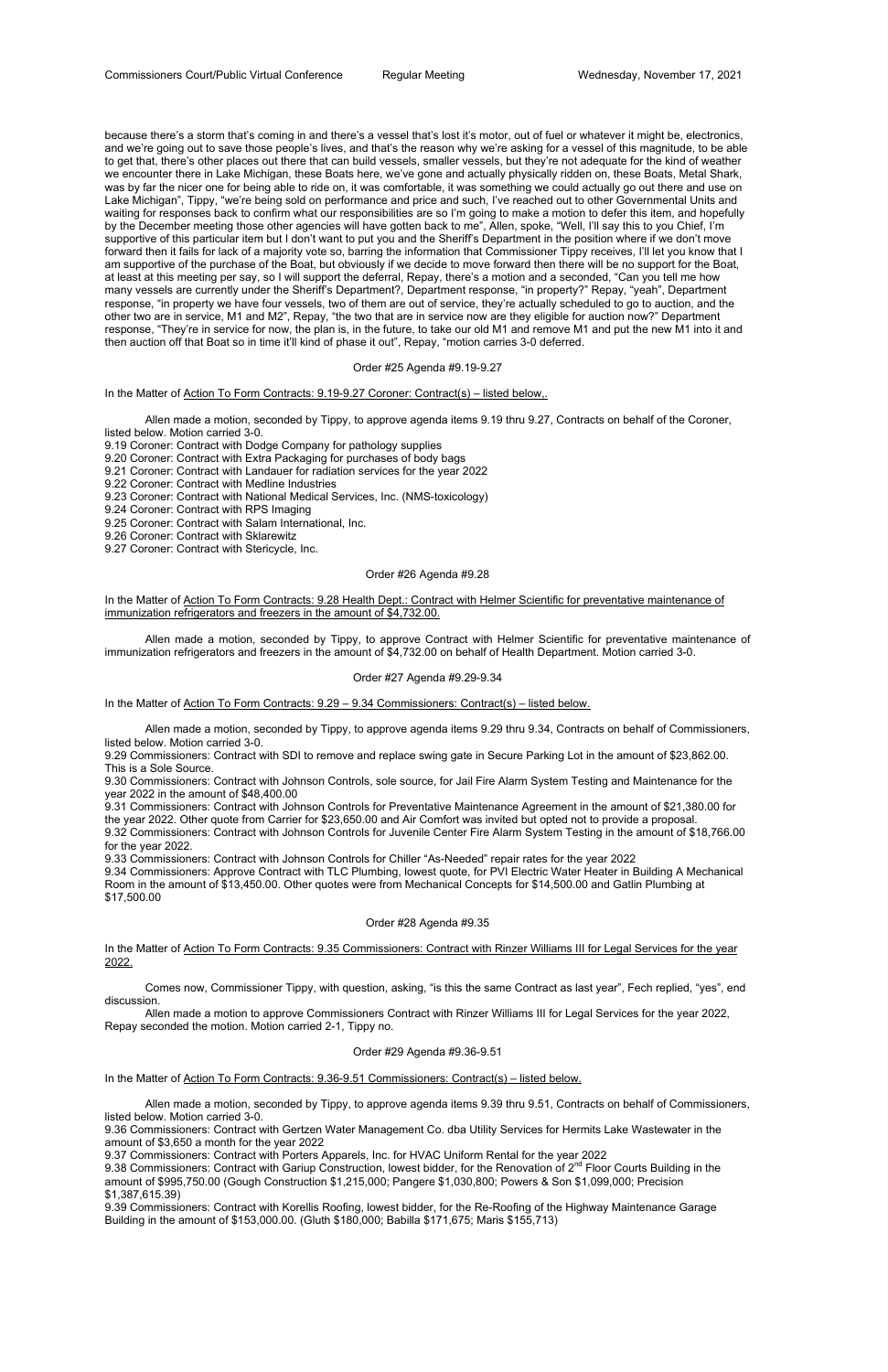9.40 Commissioners: Contract with D.A. Dodd, lowest bidder, for HVAC Renovations in the Penthouse Coil Divider Panels in the amount of \$75,875.00. (Gatlin \$93,900)

9.41 Commissioners: Contract and Notice to Proceed to Tri-Electronics, lowest bidder, for the Video Surveillance at the Lake County Govt. Center in the amount of \$124,531.00. (Proven IT \$252,167.40)

9.42 Commissioners: Contract with Gatlin Heating & Plumbing, only bidder, for the HVAC Replacement of the Insulation on the Chilled Water Piping at the Westwind Building in the amount of \$27,480.00 (No other bid submitted)

Order #29 Agenda #9.36-9.51 cont'd

9.43 Commissioners: Contract with Law Office of John S. Dull PC for Legal Services to the PTABOA Board for the year 2022

9.44 Commissioners: Contract with Joseph S. Irak P.C. for the year 2022

9.45 Commissioners: Contract with Niquelle Winfrey for the year 2022

9.46 Commissioners: Contract with Law Office of John R. Cantrell for the year 2022

9.47 Commissioners: Contract with Derrick Julkes for the year 2022

9.48 Commissioners: Contract between Gariup Construction and Board of Commissioners for ADA ramp at the Government Center Building A in the amount of \$107,900

9.49 Commissioners: Contract between Sneed Construction and Board of Commissioners for Fall Protection project in the amount of \$63,390.00

In the Matter of Action To Form Contracts: 9.59 Council: Amendment to Jeanann Georgas Ficker Consulting Services Agreement for an additional \$10,000.

9.50 Commissioners: Award and Contract with Site Services, lowest bidder, for Parking Lot at the Hammond Courthouse in the amount of \$2,988. (National Industrial \$5,500; and APass, LLC Indiana \$7,991.75)

9.51 Commissioners: Award and Contract with Gatlin, lowest bidder, for Additional Heat to the Health Department Building #3 in the amount of \$35,082.00. (Area Sheet Metal \$40,500; Parkway \$44,900)

#### Order #30 Agenda #9.52-9.58

In the Matter of Action To Form Contracts: 9.52 - 9.58 Data: listed below.

 Allen made a motion, seconded by Tippy, to approve agenda items 9.52 thru 9.58 on behalf of Data, listed below. Motion carried 3-0.

9.52 Data: County Form 19 Maintenance Agreement with Tri-Electronics, Inc. for security equipment in Data Center

9.53 Data: County Form 19 Service Agreement with Tri-Electronics, Inc. for security cameras in Data Center

9.54 Data: County Form 19 Service Agreement with Tri-Electronics, Inc. for Sheriff Hirsh/Indenti Access Control System

9.55 Data: County Form 19 Support Agreement with Mapsys, Inc.

In the Matter of Action to Form Contracts: 9.67 Surveyor: Contract with The Sidwell Company in the amount of \$8,600.00 for the year 2022.

9.56 Data: County Form 19 County Form 19 Maintenance Agreement with Dynamic Imaging System, Inc.

9.57 Data: Award Electronic Strategies, Inc. H-2, H-3 and H-11 in the amount of \$9,227.02 and Bucher Tech H1, H4, H5, H6, H7,

In the Matter of Action To Form Contract: 9.68 Purdue Co-Op: Extension of Contractual Services Agreement Between Purdue University and Government of Lake County, Indiana in the amount of \$203,055.00 for the year 2022.

H8, H9, H10, H11, H12, H13 and H14 in the amount of \$10,184.80 for IBM Compatible Computers

9.58 Data: Change Order Request for Ciber on-site training in the total amount of \$118,120.00

# Order #31 Agenda #9.59

 Allen made a motion to approve 9.59 Amendment to Jeanann Georgas Ficker Consulting Services Agreement for an additional \$10,000 on behalf of Lake County Council, Tippy seconded the motion with discussion, asking was it determined what the additional amount of work would be, that was associated with this Contract, Fech responded "not that I'm aware of Commissioner". Motion carried 3-0.

#### Order #32 Agenda #9.60-9.63

In the Matter of Action To Form Contracts: 9.60-9.63 Treasurer: listed below.

 Allen made a motion, seconded by Tippy, to approve agenda items 9.60 thru 9.63 on behalf of Treasurer, listed below. Motion carried 3-0.

9.60 Treasurer: Renewal Agreement with Boyce Systems Keystone for Disaster Recovery Service for Hermits Lake in the amount of \$275.00.

9.61 Treasurer: Contract with Ostojic and Ostojic Law Office for Legal Services in the amount of \$84,000.00 for the year 2022.

9.62 Treasurer: Contract with John Stanish for Legal Services in the amount of \$84,000.00 for the year 2022.

9.63 Treasurer: Maintenance Agreement with A. E. Boyce Software for Hermits Lake in the amount of \$1,340.00 for the year 2022.

#### Order #33 Agenda #9.64-9.66

In the Matter of Action To Form Contracts:  $9.64 - 9.66$  Juvenile: listed below.

 Allen made a motion, seconded by Tippy, to approve agenda items 9.64 thru 9.66 on behalf of Juvenile, listed below. Motion carried 3-0.

9.64 Juvenile: Contract with Indiana Sports and Family Medicine/Timothy J. Mullally in the amount of \$35,

9.65 Juvenile: Contract with Vasilia Bessie Pangere for Indigent Counsel for Lake County Title IV-D Court in the amount of \$29,800.00 at the rate of \$90 per hour for the year 2022

9.66 Juvenile: Contract with Dr. Sharon Lynn Curtis for psychiatric services in the amount of \$9,000.00 for the year 2022

Order #34 Agenda #9.67

 Allen made a motion, seconded by Tippy, to approve Contract with The Sidwell Company on behalf of the Surveyor for the year 2022 in the amount of \$8,600.00. Motion carried 3-0.

Order #35 Agenda #9.68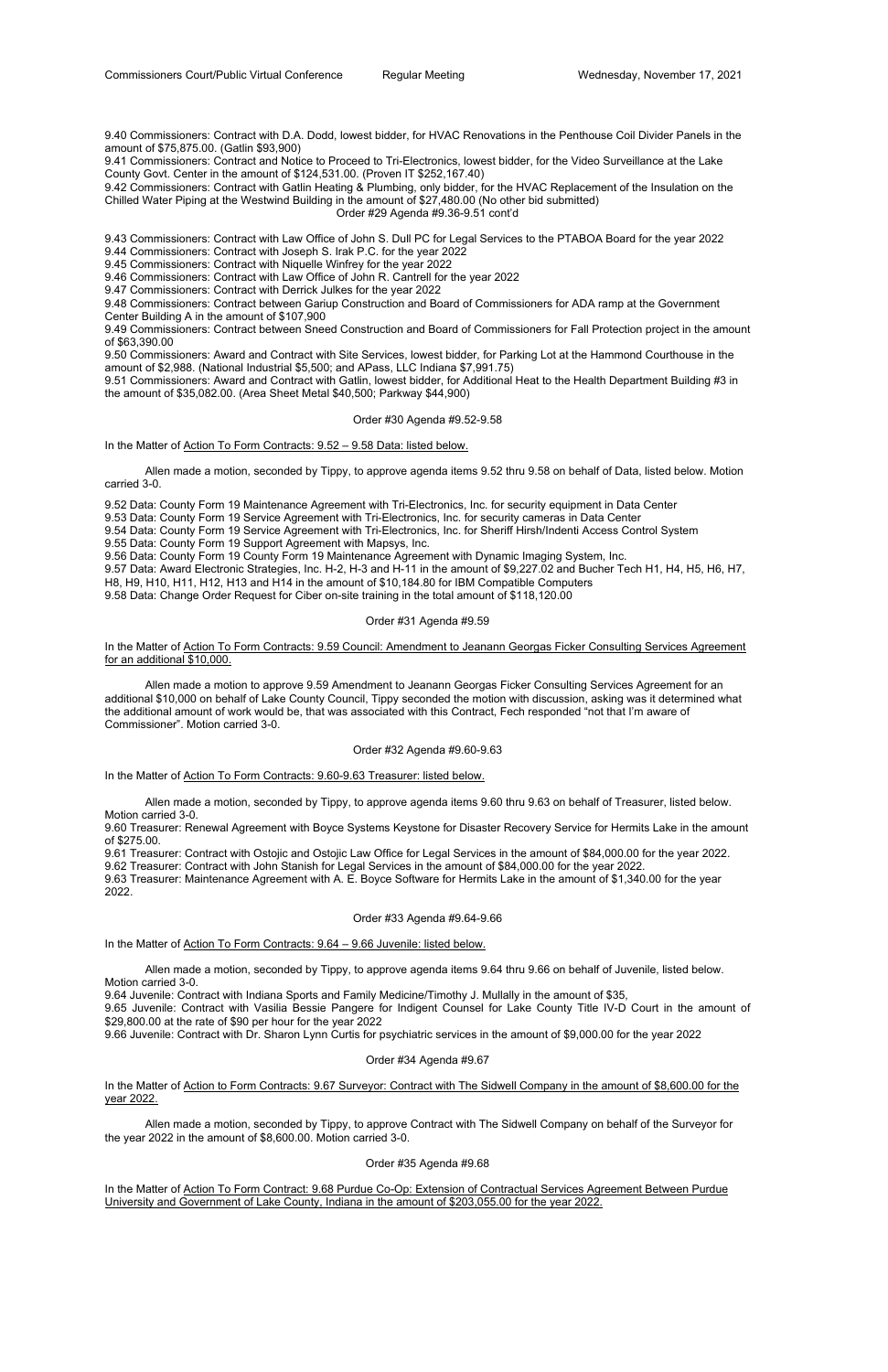Allen made a motion, seconded by Tippy, to approve Extension of Contractual Services Agreement between Purdue University and Government of Lake County, Indiana in the amount of \$203,055.00 for the year 2022. Motion carried 3-0.

Order #36 Agenda #9.69-9.79

In the Matter of Action To Form Contracts: 9.69-9.79 Highway: listed below.

9.69 Highway: Selection of a Consultant for Construction Inspection for the Reconstruction 45<sup>th</sup> Avenue Phase #3 upon INDOT Scoring Guidelines American Structurepoint scored the highest. Department requests American Structurepoint to provide Construction Engineering.

 Allen made a motion, seconded by Tippy, to approve agenda items 9.69 thru 9.79 on behalf of Highway Department, as listed below. Motion carried 3-0.

9.70 Highway: Renew Illinois Communications contract for the year 2022

9.71 Highway: Make a Matter of Public Record INDOT's LPA Contract DES2101129 Group1 STRG Preliminary Engineering Lake County Bridge 97, Colorado Street over Deep River

9.72 Highway: LPA Contract with ESI Consultants of Indiana, Ltd. for the Replacement of Bridge #268 Joliet Street over St. John ditch, in an amount not to exceed \$299,280.00

9.73 Highway: Contract with Lochmueller, Inc. for Design Engineering for the Rehabilitation Lake County Bridge #363 Kennedy Avenue over Indiana Harbor Belt Rail Road design engineering and right of way DES#1702159 IN THE AMOIUNT OF \$429,488.00

In the Matter of Action To Form Contracts: 9.81 Community Corrections: Award and Contract with Pulse Technology, lowest bidder, for three (3) New Copy Machines in the amount \$100 a month for the year 2022.

9.74 Highway: Award lowest bidder, Westside Tractor for Two (2) Backhoe Loaders in the amount of \$219,600.00 (McCann Industries \$242,000)

9.75 Highway: Contract with Cintas, most responsive, for Uniform Rental & Services for the year 2022. (Aramark Uniforms, Porter Uniforms, and Unifirst Corporation)

9.76 Highway: Change Order #001 for Lake County Bridge #65, 125<sup>th</sup> Avenue over West Creek, in the amount of \$4,624.00

9.77 Highway: INDOT LPA Contract for DES 2101129 Group 1 STRG Construction. Lake County Bridge#97, Colorado Street over Deep River

9.78 Highway: Permanent easement agreement for Lake County Bridge #50 with Terry and Margaret DeYoung in the amount of \$750.00.

9.79 Highway: Contract with B&K Equipment, sole source, to replace existing 26 year old gas pumps at the Highway Department with new gas pumps in the amount of \$22,881.60

# Order #37 Agenda #9.80

In the Matter of Action To Form Contracts: 9.80 Center Township Assessor: Contract with Sylvia Moon for cleaning services in the amount \$100 a month for the year 2022.

 Allen made a motion, seconded by Tippy, to approve Contract with Sylvia Moon on behalf of Center Township Assessor for cleaning services in the amount \$100 a month for the year 2022. Motion carried 3-0.

# Order #38 Agenda #9.81

 Allen made a motion, seconded by Tippy, to approve Pulse Technology as the lowest bidder for three (3) new copy machines for Center Township Assessor in the amount of \$9,155.25. (Gateway \$10,984.00 & Impact \$15,948.98). Motion carried 3-0.

#### Order #39 Agenda #9.82

In the Matter of Action To Form Contracts: 9.82 Assessor: Award Nexus Group for 2022-2026 Cyclical Reassessment in an amount not to exceed \$3,506,000.00.

 Comes now, Lake County Assessor Latonya Spearman, before the Board of Commissioners, to speak regarding recommendation of Nexus Group to provide 2022-2026 Cyclical Reassessment in an amount not to exceed \$3,506,000.00, stating, "good morning, there was a lower bidder, we convened a group of individuals to review each of the proposals independently, at that time we came together to determine whether or not we could reach a consensus, we were able to reach a consensus and our recommendation to the Board of Commissioners was based on that review, those independent reviews, the other bid came in at 2.5 so it was a million dollars less than who we recommended for approval", Repay, "but your budget still supports the 3.5, do you have enough in your budget to support the 3.5?", Spearman, continued, "we do and this is actually a reduction from the previous four year cyclical reassessment as well," Tippy, "can you speak to why you disqualified the lower bidder?", Spearman, replied, "yeah, there were a number of concerns that came up in the independent reviews, the main one was a lack of experience, it was a newer group that bid, they had no collective experience, we interpreted the experience that was listed in the proposal to represent each of the individuals that were included as part of that Team, we also didn't feel that there was a dedicated Team for Lake County, we were unable to identify that Team in the proposal itself", Tippy, "were those requirements in your solicitation for proposals?", Spearman, replied, "they were", Spearman continued, "and in spite of that being an automatic disqualifier, each of the independent evaluators fully evaluated the proposal and still came to that determination that we didn't feel it matched the experience criteria", Spearman, added, "one other point, I'm sorry, is that there was no mention of Legal Services at all in the second bid as well which is a huge component of the reassessment contract, they have to cover the appeal work that result from the work of the reassessment that they do and again there was no mention of that".

Allen made a motion, seconded by Tippy, to approve, approving agenda item 9.82 award to Nexus Group for 2022-2026 Cyclical Reassessment for Lake County Assessor in an amount not to exceed \$3,506,000.00, being the most responsive bidder. Motion carried 3-0.

Order #40 Agenda #9.83-9.84

In the Matter of Action To Form Contracts: 9.83 CASA: Contract with Lamar in the amount of \$1,500.00; 9.84 CASA: Contract with The Times Media Company for CR Sales Bundle in the amount of \$1,070.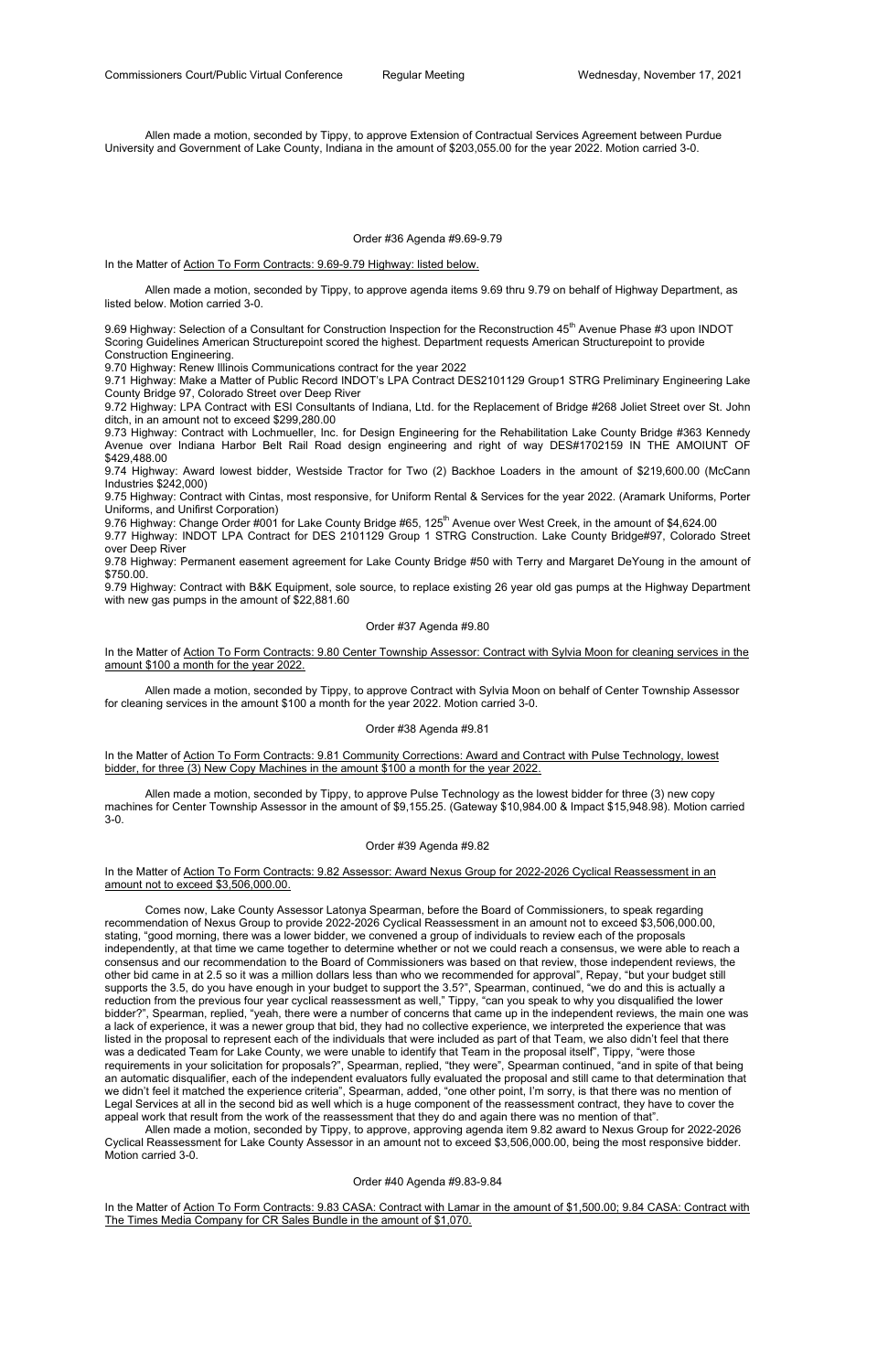Allen made a motion, seconded by Tippy, to approve 9.83 and 9.84, Contract with Lamar in the amount of \$1,500.00 and Contract with The Times Media Company for CR Sales Bundle in the amount of \$1,070 on behalf of CASA. Motion carried 3-0.

In the Matter of Action To Form Contracts: 9.85 Plan Commission: Award and Contract with Gateway Business Systems, Inc. for a new copy machine in the amount of \$10,977. (Adams Remco \$10,971; Proven IT \$10,800; and Pulse Technology \$10,755).

# Order #41 Agenda #9.85

#### Order #41 Agenda #9.85 cont'd

 Allen made a motion, seconded by Tippy, to approve 9.85, award and contract to Gateway Business Systems, Inc. for purchase of a new copy machine in the amount of \$10,977 for Plan Commission Department. Motion carried 3-0.

#### Order #42 Agenda #9.86-9.88

In the Matter of Action To Form Contracts: 9.86-9.88 Fairgrounds: listed below.

 Allen made a motion to approve agenda items 9.68 through 9.88 on behalf of Fairgrounds, listed below, Tippy seconded with discussion, stating to Mr. Delvert Cole, that 9.88 is coming out of the Fairgrounds building maintenance construction budget, end discussion. Motion carried 3-0.

9.86 *Fairgrounds*: Agreement between Republic Services and the Board of Commissioners of the County of Lake on behalf of the Lake County Fairgrounds for trash collection service for the year 2022

In the Matter of Public Opening of Vendor Responses To Requests For Bids and Quotes: 4.1 Renovation to the 4<sup>th</sup> Floor of Westwind for EMA.

This being the day, time and place for the receiving of bids for Renovation to the 4<sup>th</sup> Floor of Westwind for EMA, for Lake County Commissioners, the following bids were received:

9.87 *Fairgrounds*: Agreement between Service Sanitation and the Board of Commissioners of the County of Lake on behalf of the Lake County Fairgrounds for portable restroom service for the year 2022

9.88 *Fairgrounds*: Award and Approve Contract for the Storefront Replacement at the Fine Arts/Industrial Bldg to the lowest bidder, Lazzaro Companies in the amount of \$43,380.00. (Werntz Supply \$64,810.00 and Trout Glass did not submit)

# Order #43 Agenda #9.89-9.90

In the Matter of Public Opening of Vendor Responses To Requests For Bids and Quotes: 4.2 Highway: Aggregate (Limestone) Picked Up for the Year 2022.

In the Matter of Action To Form Contracts: 9.89 Public Defender: Special Public Defender Contract with Kurt Earnst for Legal Services in the amount of \$45,000.00; 9.90 Public Defender: Special Public Defender Contract with David Payne in the amount of \$45,000.00.

In the Matter of Public Opening of Vendor Responses To Requests For Bids and Quotes: 4.4 Highway: Aggregate (Air Cooled Blast Furnace Slag) Picked Up for the Year 2022.

 Allen made a motion, seconded by Tippy, to approve 9.89 Special Public Defender Contract with Kurt Earnst for Legal Services in the amount of \$45,000.00 and 9.90 Special Public Defender Contract with David Payne in the amount of \$45,000.00 on behalf of the Office of the Public Defender, two Attorneys out of LaPorte County assigned by the State Public Defender's Office. (Attorney Fech spoke to Board Members that Case is re: Attorney Bill (William) Enslen (deceased)) Motion carried 3-0.

#### Order #44 Agenda #4.1

| Company                    | Base bid  | Unit Price #1 9x9 Vinyl tile |
|----------------------------|-----------|------------------------------|
| The Pangere Corp           | \$214,132 | n/a                          |
| <b>Gariup Construction</b> | \$224,950 | \$2.50                       |
| <b>Precision Builders</b>  | \$257,500 | \$2.50                       |

 Tippy made a motion, seconded by Allen, to take the above mentioned bids under advisement for further tabulation and recommendation. Motion carried 3-0.

# Order #45 Agenda #4.2

In the Matter of Public Opening of Vendor Responses To Requests For Bids and Quotes: 4.2 Highway: Aggregate (Limestone) Delivered for the Year 2022.

 This being the day, time and place for the receiving of bids for Aggregate (Limestone) Delivered for the year 2022 for Highway Department, the following bids were received:

 This being the day, time and place for the receiving of bids for Aggregate (Limestone) Picked Up for the year 2022 for Highway Department, the following bids were received:

U.S. Aggregates \$687,775.00 South Lake Stone \$752,900.00

 Allen made a motion, seconded by Tippy, to take the above mentioned bids under advisement for further tabulation and recommendation. Motion carried 3-0.

Order #47 Agenda #4.4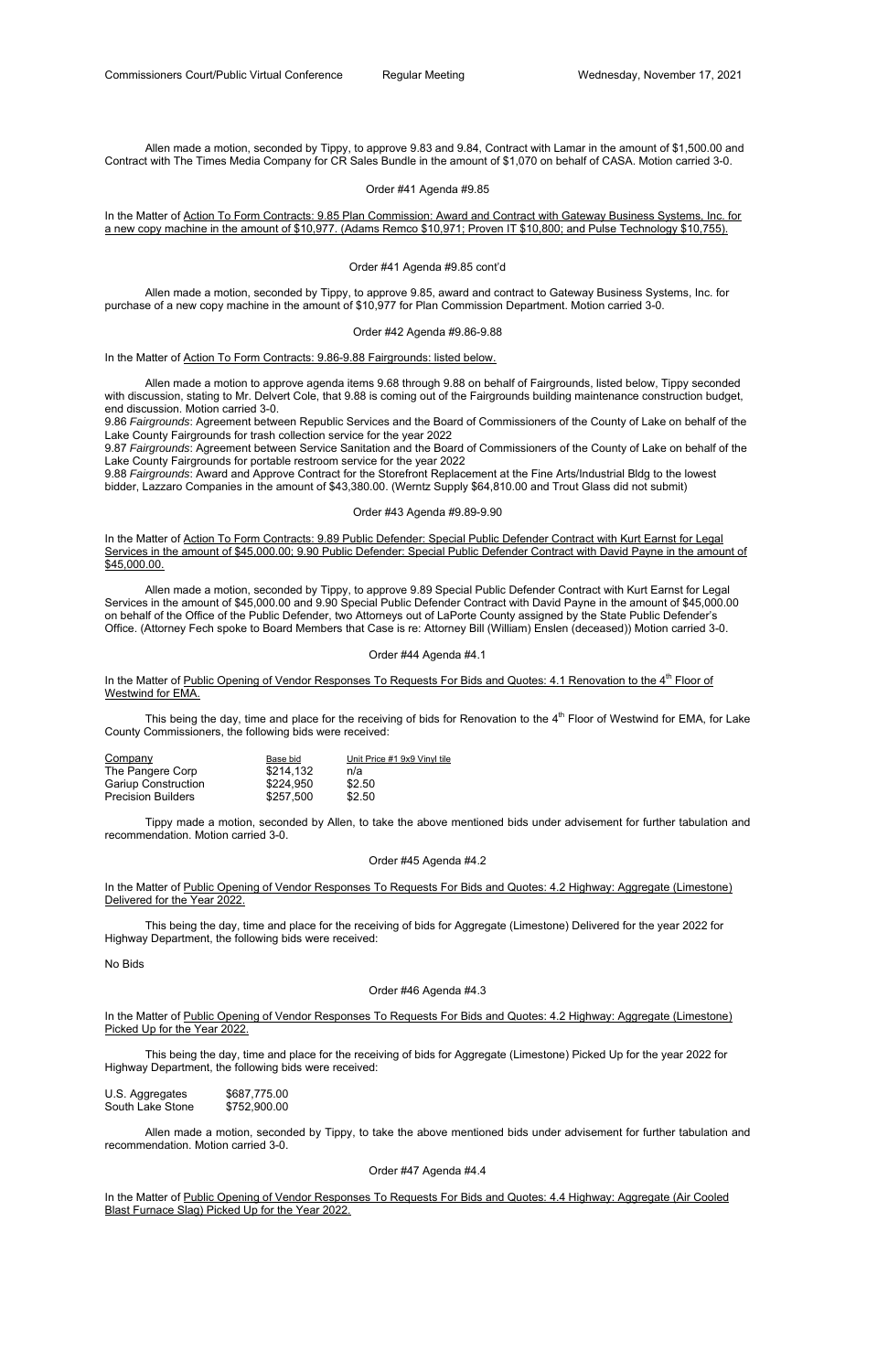This being the day, time and place for the receiving of bids for Aggregate (Air Cooled Blast Furnace Slag) Picked Up for the year 2022 for Highway Department, the following bids were received:

Beemsterboer Aggregate \$10,937.50

In the Matter of Public Opening of Vendor Responses To Requests For Bids and Quotes: 4.5 Highway: Cold Patch Mix for Patching Picked Up and Delivered for the Year 2022.

 Allen made a motion, seconded by Tippy, to take the above mentioned bids under advisement for further tabulation and recommendation. Motion carried 3-0.

# Order #48 Agenda #4.5

In the Matter of Public Opening of Vendor Responses To Requests For Bids and Quotes: 4.6 Highway: Gasoline Unleaded & Diesel Fuel for Crown Point & Lowell for the Year 2022.

 This being the day, time and place for the receiving of bids for Cold Patch Mix for Patching Picked Up and Delivered for the year 2022 for Highway Department, the following bids were received:

| Rieth-Riley Construction Co., Inc. | \$190,250.00 |
|------------------------------------|--------------|
| Milestone Contractors North, Inc.  | \$188,750.00 |

In the Matter of Public Opening of Vendor Responses To Requests For Bids and Quotes: 4.7 Highway: Ice Control Aggregate Blast Furnace Slag for the Year 2022.

 Allen made a motion, seconded by Tippy, to take the above mentioned bids under advisement for further tabulation and recommendation. Motion carried 3-0.

# Order #49 Agenda #4.6

In the Matter of Public Opening of Vendor Responses To Requests For Bids and Quotes: 4.8 Highway: Painted Pavement Markings on selected County Roads for the Year 2022.

 This being the day, time and place for the receiving of bids for Gasoline Unleaded & Diesel Fuel for Crown Point & Lowell for the year 2022 for Highway Department, the following bids were received:

In the Matter of Public Opening of Vendor Responses To Requests For Bids and Quotes: 4.9 Highway: Plastic Culverts for the Year 2022.

| Co-Alliance Cooperative, Inc.        | \$300,689.00 |
|--------------------------------------|--------------|
| <b>Petroleum Traders Corporation</b> | \$346,947.20 |
| Al Warren Oil                        | \$340,962.22 |
| Pinkerton Oil Co. Inc.               | \$287,331.60 |

In the Matter of Public Opening of Vendor Responses To Requests For Bids and Quotes: 4.10 Highway: Traffic Signs and Accessories for the Year 2022; 4.11 Highway: Treated Timber Bridge Material for the year 2022.

 Allen made a motion, seconded by Tippy, to take the above mentioned bids under advisement for further tabulation and recommendation. Motion carried 3-0.

#### Order #50 Agenda #4.7

 This being the day, time and place for the receiving of bids for Ice Control Aggregate Blast Furnace Slag for the year 2022 for Highway Department, the following bids were received:

Beemsterboer Aggregate \$216,750.00

 Allen made a motion, seconded by Tippy, to take the above mentioned bids under advisement for further tabulation and recommendation. Motion carried 3-0.

#### Order #51 Agenda #4.8

 This being the day, time and place for the receiving of bids for Painted Pavement Markings on selected County Roads for the year 2022 for Highway Department, the following bids were received:

No Bids

#### Order #52 Agenda #4.9

 This being the day, time and place for the receiving of bids for Plastic Culverts for the year 2022 for Highway Department, the following bids were received:

St. Regis Culvert, Inc. \$call for current price due to market changes Baughman Tile \$107,406.50

Order #53 Agenda #4.10 - #4.11

 This being the day, time and place for the receiving of bids for Traffic Signs and Accessories for the year 2022 for Highway Department, the following bids were received:

No Bids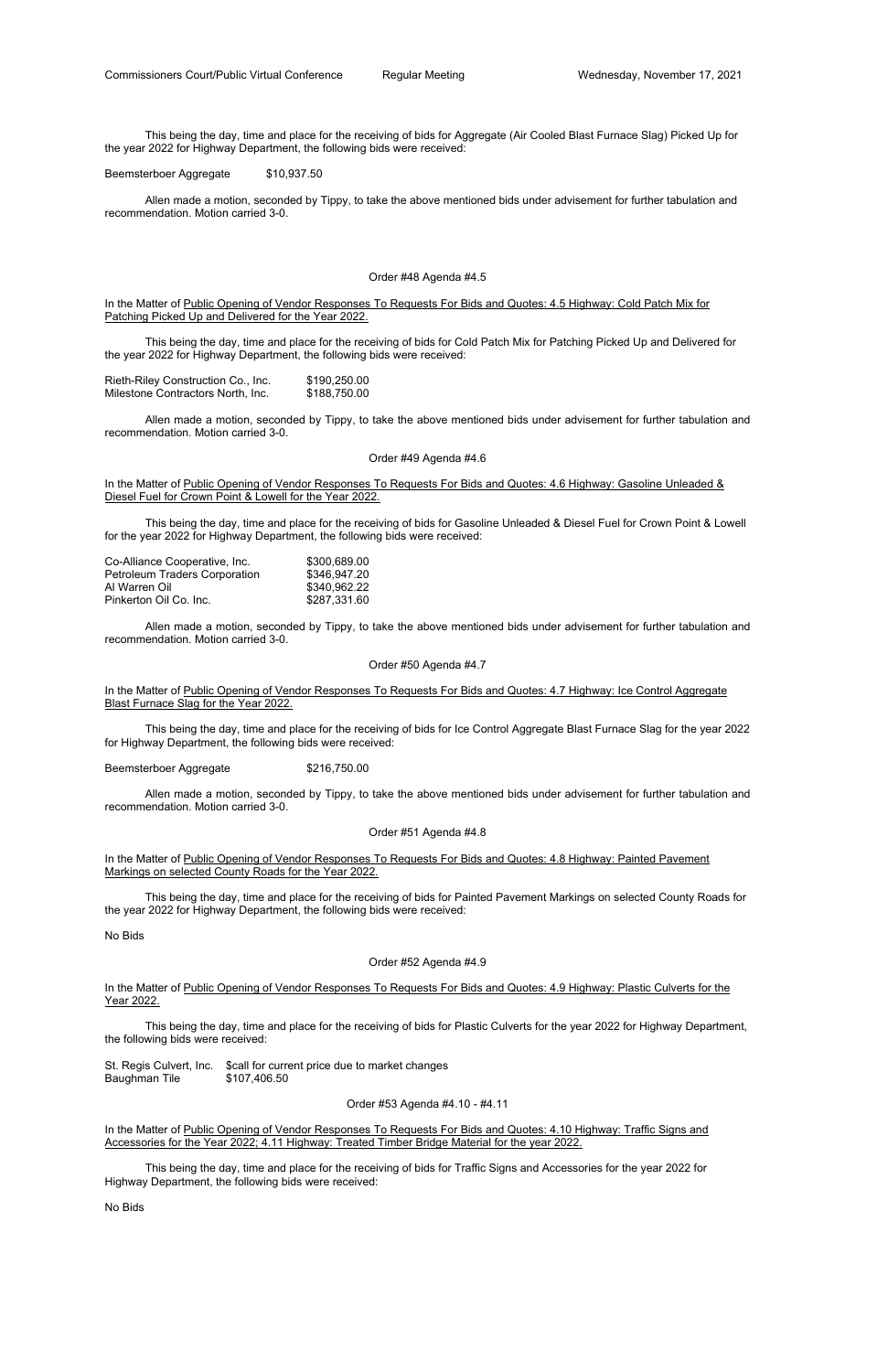This being the day, time and place for the receiving of bids for Treated Timber Bridge Material for the year 2022 for Highway Department, the following bids were received:

American Timber Bridge \$30,672.90

In the Matter of Public Opening of Vendor Responses To Requests For Bids and Quotes: 4.12 Highway: Three (3) 2021 or Newer Tractor w/Cab, 4WD.

 Allen made a motion, seconded by Tippy, to take the above mentioned bids in agenda items 4.9 and 4.11 under advisement for further tabulation and recommendation. Motion carried 3-0.

#### Order #54 Agenda #4.12

In the Matter of Public Opening of Vendor Responses To Requests For Bids and Quotes: 4.13 Sheriff: Food Services for the LC Jail for the Years 2022 and 2023.

 This being the day, time and place for the receiving of bids for Three (3) 2021 or Newer Tractor w/Cab, 4WD for Highway Department, the following bids were received:

No Bids

#### Order #55 Agenda #4.13

In the Matter of Public Opening of Vendor Responses To Requests For Bids and Quotes: 4.14 Highway: Back Fill "B" Borrow (Picked Up) for the Year 2022; 4.15 Highway: Back Fill "B" Borrow (Delivered) for the Year 2022.

 This being the day, time and place for the receiving of bids for Food Services for the years 2022 and 2023 for Sheriff/Jail, the following bids were received:

 This being the day, time and place for the receiving of proposals for agenda items 4.16 through 4.21 for Highway Department, the following proposals were received: 4.16 Geo-Melt for 2022 Great Lakes Chloride, Inc. \$42,000.00 4.17 Highway Liquid Calcium Chloride for 2022 Great Lakes Chloride, Inc. \$7,550.00

| Company                      | Offender Meal    | <b>Staff Meals</b> |
|------------------------------|------------------|--------------------|
| Trinity Services Group, Inc. | \$1.36 per meal  | \$1.36 per meal    |
| Summit                       | \$1.259 per meal | \$1.259 per meal   |

4.18 Highway New Tire, Tire Repair, Recapping for 2022 T&M Tire Service, Inc. 655,267.50

4.19 Highway Top Soil for 2022 Hubinger Landscaping Corp. \$80,000.00

 Allen made a motion, seconded by Tippy, to take the above mentioned bids under advisement for further tabulation and recommendation. Motion carried 3-0.

4.20 Highway Seeding for 2022 Hubinger Landscaping Corp. \$25,350.00

4.21 Highway Vegetation Management for 2022 The Daltons, Inc.

# Order #56 Agenda #4.14 & #4.15

In the Matter of Public Opening of Vendor Responses To Requests For Bids and Quotes: 4.22 Commissioners: Renovation 4<sup>th</sup> Floor Westwind EMA Asbestos Abatement.

This being the day, time and place for the receiving of bids for Renovation to the  $4<sup>th</sup>$  Floor of Westwind for EMA Asbestos Abatement, for Lake County Commissioners, the following bids were received:

 This being the day, time and place for the receiving of bids for Back Fill "B" Borrow (Picked Up) for the Year 2022 and Back Fill "B" Borrow (Delivered) for the Year 2022 for Highway Department, the following bids were received: Company **Picked Up** Company **Delivered** Beemsterboer Aggregates \$2,500.00 Beemsterboer Aggregates \$4,000.00

 Allen made a motion, seconded by Tippy, to take the above mentioned bids under advisement for further tabulation and recommendation. Motion carried 3-0.

#### Order #57 Agenda #4.16 – 4.21

In the Matter of Public Opening of Vendor Responses To Requests For Bids and Quotes: 4.16 - 4.21: Highway: listed below.

 Allen made a motion, seconded by Tippy, to take the above mentioned bids under advisement for further tabulation and recommendation. Commissioner Tippy made mention to Highway Engineer & Assistant Superintendent that he'd like to meet with them regarding road paint markings to talk about that along with traffic signs, some alternatives maybe. Motion carried 3-0.

# Order #58 Agenda #4.22

| Companv                   | Base bid | Alt.<br>∣ oıle: | Alt.2-<br>·Flooi | Alt.<br>3rdi | Alt.<br>3lovebad | $\triangle$ It $\Gamma$<br>_oose tiles |
|---------------------------|----------|-----------------|------------------|--------------|------------------|----------------------------------------|
| NE.<br>mental.<br>⊶nviro∟ | റവ       | 70L             | י ה<br>.3UK      | 300          | 500              |                                        |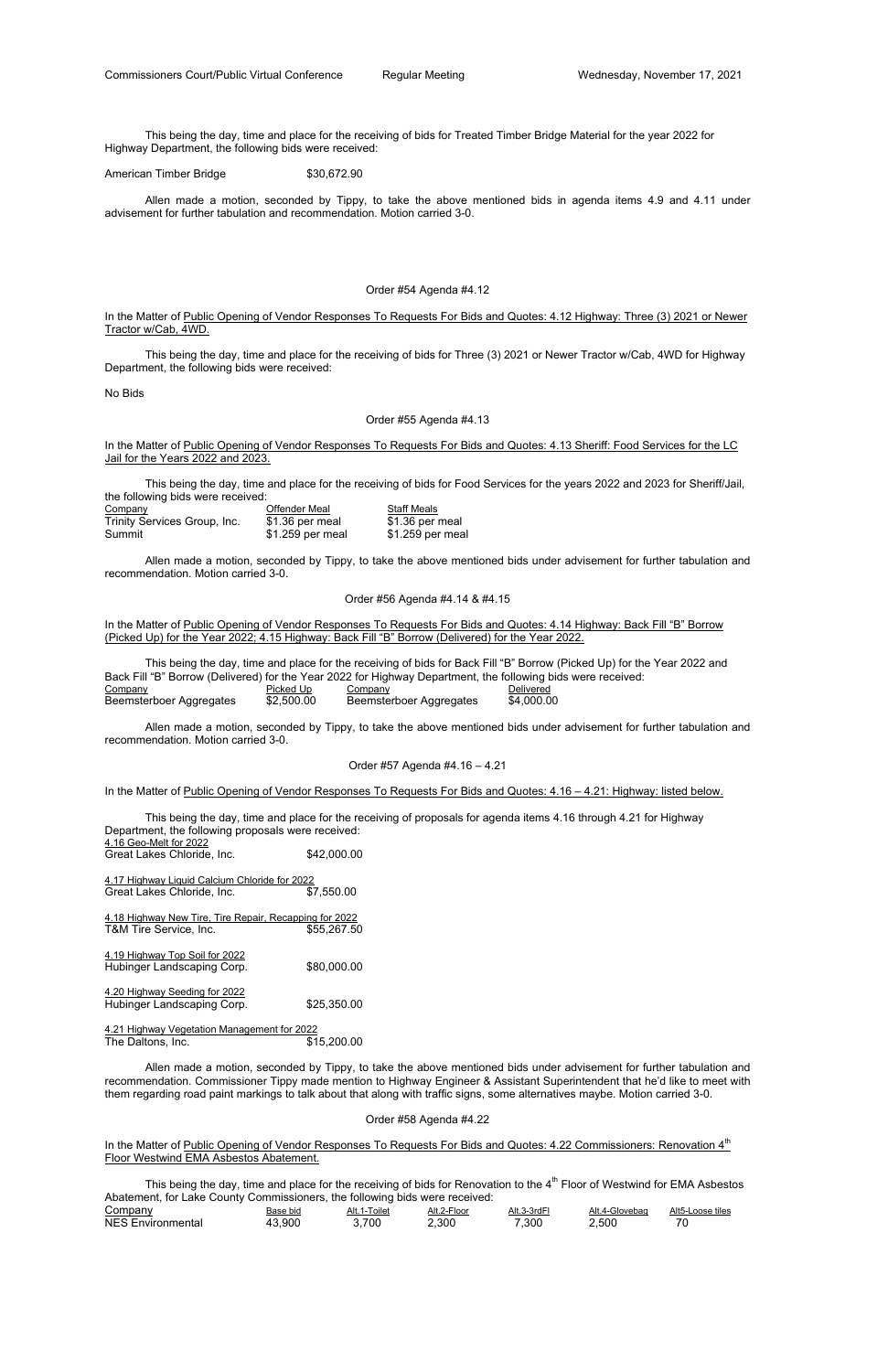| Northwest Indiana     | 46.000 | 000 | .,500 |           | -.500 | .500  | 70C |  |
|-----------------------|--------|-----|-------|-----------|-------|-------|-----|--|
| M&O Environmental Co. | 39.650 |     | 375ء  | らつら<br>U۷ | .800  | 2.100 |     |  |

# In the Matter of Action To Form Contracts: 9.82 Assessor: Award Nexus Group for 2022-2026 Cyclical Reassessment in an amount not to exceed \$3,506,000.00.

 Tippy made a motion, seconded by Allen, take the above mentioned bids under advisement for further tabulation and recommendation. Motion carried 3-0.

#### Order #59 RE-Visit Agenda #9.82

 Comes now, Attorney Walker, before the Board of Commissioners, on behalf of the Assessor, stating, "good afternoon Commissioners and thank you for this opportunity, I just wanted to clarify legal technicality in the record as it relates to the Cyclical Order #59 RE-Visit Agenda #9.82 cont'd

# In the Matter of Action And/Or Reports On County Owned Property: 10.2 Commissioners: Offer to Purchase Parcel #45-08-16-104-012.000-004.

Reassessment RFP and award, that RFP and the contract that's being drafted does not include Legal Services, the Assessor mentioned legal services, the correct legal term would probably be legal support, it include legal support but not legal services", Tippy, "did both bids include legal support?", Attorney Walker, replied, "correct, it probably doesn't matter for most of us, but technically it can be a differentiation there, thank you".

# Order #60 Agenda #10.1

#### In the Matter of Action And/Or Reports On County Owned Property: 10.1 Voters Registration/Election: Property Disposal.

In the Matter of Action on Commissioners' Items: 11.4 Commissioners: Resolution Establishing Regular Meeting Dates for the Year 2022; 11.5 Commissioners: Resolution Establishing Executive Session Dates for the Year 2022.

 Allen made a motion, seconded by Tippy, to approve property disposal request on behalf of Voters Registration/Election. Motion carried 3-0.

#### Order #61 Agenda #10.2

 Allen made a motion, seconded by Tippy, to approve offer to Purchase Parcel #45-08-16-104-012.000-004 on behalf of Commissioners, Fech spoke, selling in the amount of \$400. Motion carried 3-0.

#### Order #62 Agenda #11.2

# In the Matter of Action on Commissioners' Items: 11.2 Commissioners: Poor Relief.

 Allen made a motion, seconded by Tippy, to approve Poor Relief Decisions submitted by Poor Relief Hearing Officer. Motion carried 3-0.

| טיט וטוויון טאט וויטוויוו. |                       |
|----------------------------|-----------------------|
| Janhaus Hawann             | Denied                |
| Daryl T. Crawford          | Approved on condition |
| Kwame Ray                  | Denied                |
| Gekiyla Redmond            | Approved              |
| Robbin Hood                | Approved in part      |
| <b>Anthony Borum</b>       | Approved in part      |
| <b>Terrence Sallee</b>     | Approved in part      |
| <b>Anthony Borum</b>       | Approved in part      |
| <b>Terrence Sallee</b>     | Approved in part      |

# Order #63 Agenda #11.3

#### In the Matter of Action on Commissioners' Items: 11.3 Commissioners: Amended Notice of Joint Executive Session.

 Allen made a motion, seconded by Tippy, to approve Commissioners Amended Notice of Joint Executive Session. Motion carried 3-0.

#### Order #64 Agenda #11.4-11.5

 Allen made a motion, seconded by Tippy, to approve Commissioners Resolution Establishing Regular Meeting Dates for the Year 2022 and Commissioners Resolution Establishing Executive Session Dates for the Year 2022. Motion carried 3-0.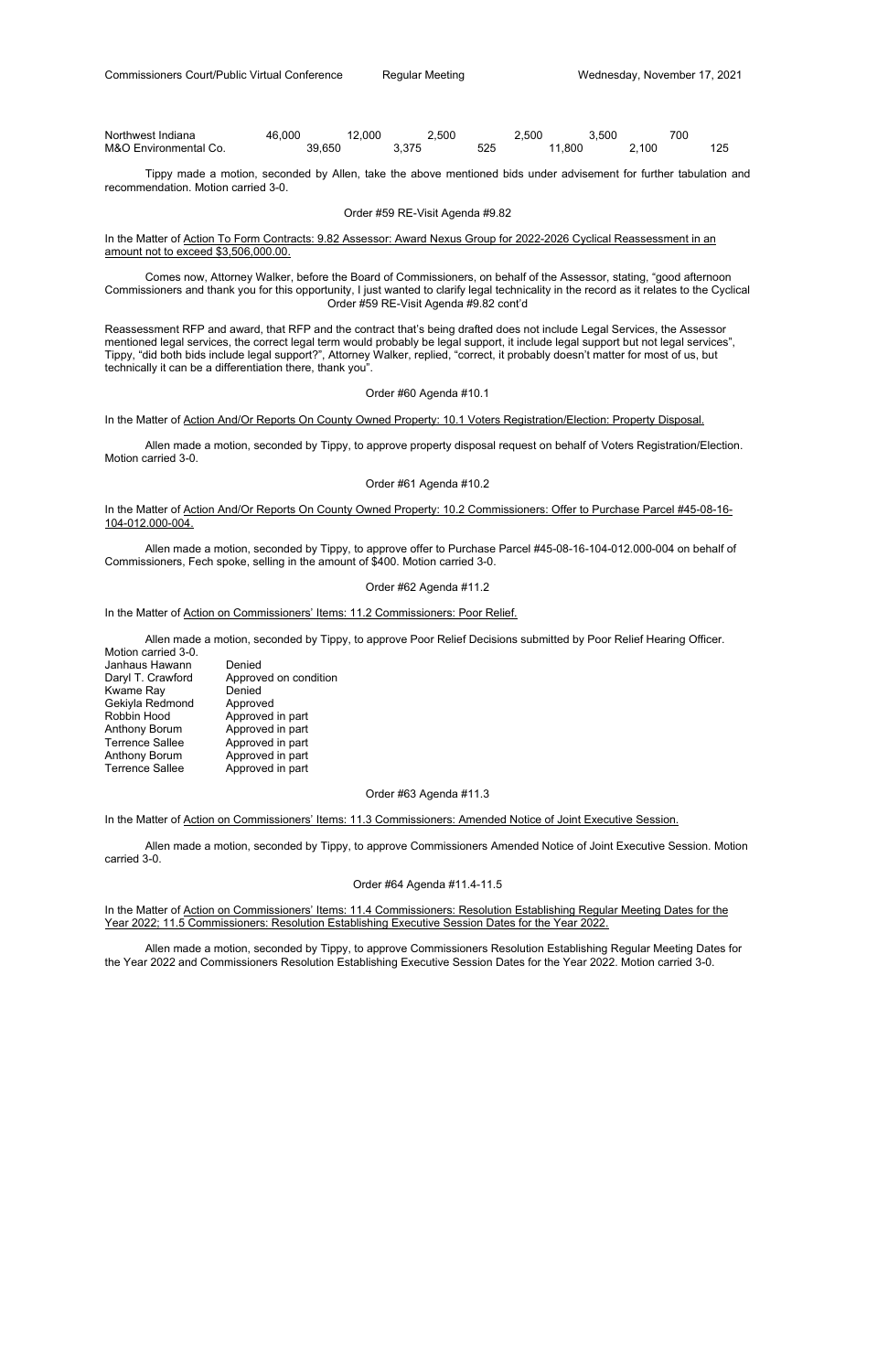#### BOARD OF COMMISSIONERS OF THE COUNTY OF LAKE RESOLUTION ESTABLISHING EXECUTIVE SESSION DATES FOR THE YEAR 2022

The Board of Commissioners of the County of Lake hereby establishes regular executive session dates of the Board of Commissioners which shall be held at 10:00 A.M. in the Commissioners Conference Room, Third Floor, Administration Building, Lake County Government Center, 22393 North Main Street Crown Point, Indiana.

The specific executive session meeting dates for litigation is established by the Board of Commissioners of the County of Lake for calendar year 2022 are as follows:

| Wednesday, January 12, 2022 | Wednesday, July 13, 2022      |
|-----------------------------|-------------------------------|
| Wednesday, February 9, 2022 | Wednesday, August 10, 2022    |
| Wednesday, March 9, 2022    | Wednesday, September 14, 2022 |
| Wednesday, April 13, 2022   | Wednesday, October 12, 2022   |
| Wednesday, May 11, 2022     | Wednesday, November 9, 2022   |
| Wednesday, June 8, 2022     | Wednesday, December 14, 2022  |

In accordance with I.C. 5-14-1.5-50 the notice of these executive session meetings will be sent one time to each of those news media/person/agencies who have filed a request for notice of meeting dates with the Board. If the date, time or place of the above executive session is changed, an additional notice will be given.

This Resolution is enacted this 17th day of November, 2021.

| <b>BOARD OF COMMISSIONERS</b><br>OF THE COUNTY OF LAKE |         |
|--------------------------------------------------------|---------|
| Michael Repay                                          |         |
| <b>MICHAEL REPAY</b>                                   |         |
| <b>KIETYTEK</b>                                        |         |
| KYLE W. ALLEN, SR.                                     | ATTEST: |
| 1um<br>JERRY TIPPY                                     | I PET   |

TALAS, LAKE COUNTY AUDITOR

Cont'd.

Order #64 Agenda #11.4-11.5 cont'd

# BOARD OF COMMISSIONERS OF THE COUNTY OF LAKE<br>RESOLUTION ESTABLISHING REGULAR MEETING DATES<br>FOR THE YEAR 2022

In accordance with I.C. 36-2-2-6, the Board of Commissioners of the County of Lake hereby<br>establishes regular meeting dates of the Board of Commissioners which meetings shall be held at 10:00<br>A.M. The Board of Commissioner

The specific meeting dates established by the Board of Commissioners of the County of Lake for calendar year 2022 are as follows:

| Vednesday, January 19, 2022  | Wednesday, July 20, 2022      |
|------------------------------|-------------------------------|
| Vednesday, February 16, 2022 | Wednesday, August 17, 2022    |
| Vednesday, March 16, 2022    | Wednesday, September 21, 2022 |
| Vednesday, April 20, 2022    | Wednesday, October 19, 2022   |
| Vednesday, May 18, 2022      | Wednesday, November 16, 2022  |
| Vednesday, June 15, 2022     | Wednesday, December 21, 2022  |
|                              |                               |

In accordance with I.C. 5-14-1.5-5(C), the notice of these regular meetings will be sent one time to each of those news media/persons/agencies who have filed a request for notice of meeting dated with the Board. If the da

In accordance with I.C. 36-2-2-8, Special Meetings, a member of the County Executive who calls<br>a special meeting must give at least 48 hours' notice of the meeting unless the meeting is called to deal with<br>an emergency. Th

This Resolution is enacted this 17<sup>th</sup> day of November, 2021

| <b>BOARD OF COMMISSIONERS</b><br>OF THE COUNTY OF LAKE<br>Michael Repay |                                             |
|-------------------------------------------------------------------------|---------------------------------------------|
| <b>MICHAEL REPAY</b><br>えいけんこと                                          |                                             |
| KYLE W. ALLEN, SR.<br>Jem, Tippy                                        | <b>ATTEST:</b>                              |
| <b>JERRY TIPPY</b>                                                      | JOHN PETALAS,<br><b>LAKE COUNTY AUDITOR</b> |

Order #65 Agenda #11.6

# In the Matter of Action on Commissioners' Items: 11.6 Commissioners: Mask Mandate Order.

 Allen made a motion to approve the Commissioners' Mask Mandate Order extending the existing order through December 17, 2021, Repay seconded the motion. Motion carried 2-1.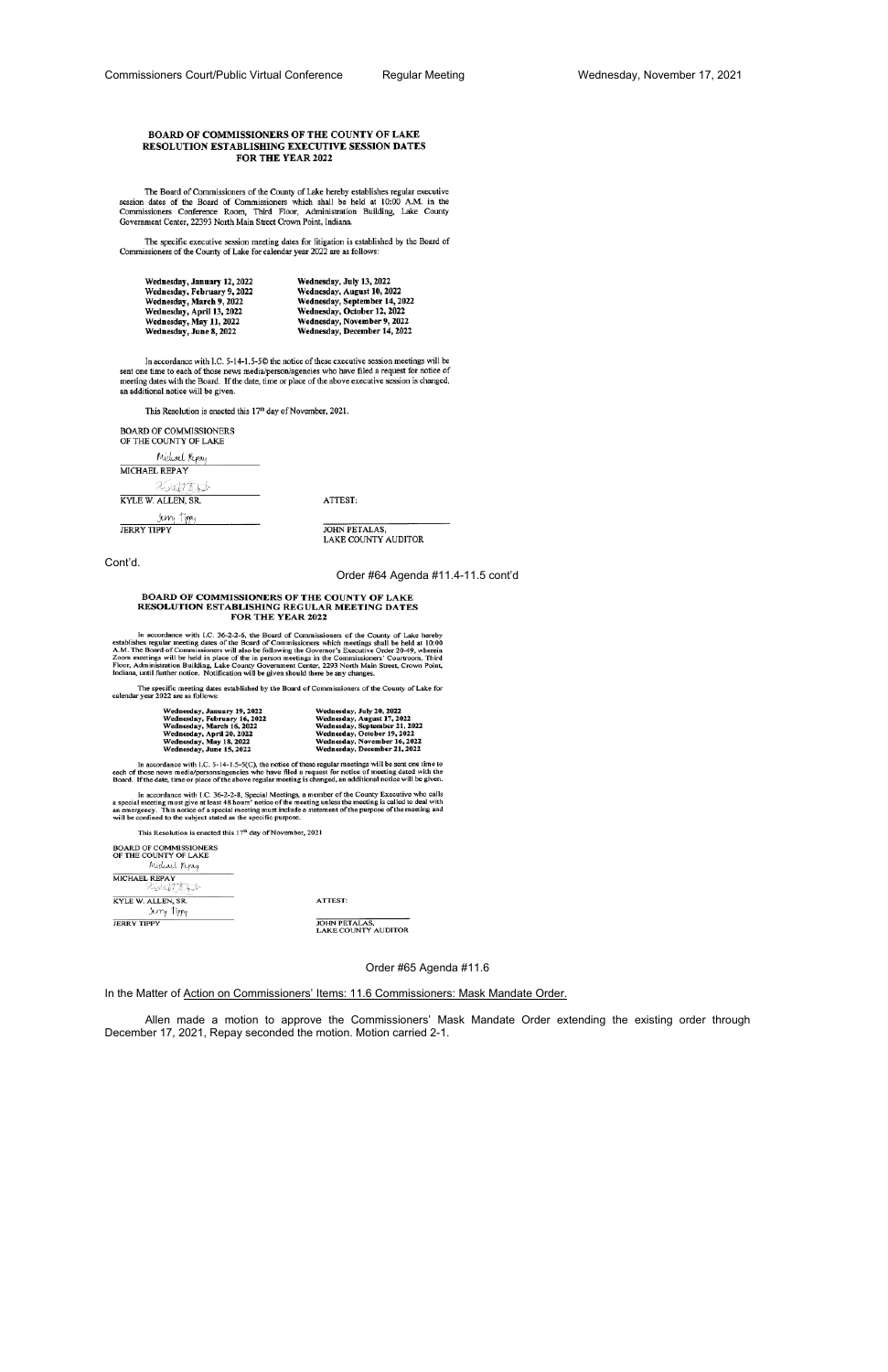# LAKE COUNTY BOARD OF COMMISSIONERS' **MASK MANDATE ORDER**

Based upon the ongoing recommendations of the Center of Disease Control ("CDC") and pursuant to I.C. 367-2-3.5-4 which charges the Lake County Board of Commissioners with the obligation supervising the care and custody of all county property, the Lake County Board of Commissioners, by a vote of the majority hereby ORDERS that masks will continue to be required for entry into any County owned building.

This ORDER shall be reviewed again on December 15, 2021 by the Lake County Board of Commissioners and shall be updated accordingly.

APPROVED THIS 17th day of NOVEMBER, 2021 by the LAKE COUNTY **BOARD OF COMMISSIONERS.** 

Michael Repay

Michael C. Repay, President

# Notential

Kyle W. Allen, Sr., Vice President

Jerry Tippy, Member

Order #66 Agenda #11.7

In the Matter of Action On Commissioners' Items: 11.7 Highway: Request for sign installation for a 15 ton weight limit on attached streets listed.

 Comes now, Commissioner Tippy, to speak regarding this matter, stating, "we have discovered, we've been having problems with overweight vehicles running through essentially unincorporated residential neighborhoods and to keep it simple and it's not exact, but the east and west bound roads are weight limited and the north and south bound roads are not weight limited, so we have trucks that find their ways onto the north or south bound roads and get stuck, they can't get out, without hitting a weight limited road, some of them obey the Law, and turn around in peoples yards, knock signs over and such, others disobey the Lake and speed through the weight limited roads, so this is meant to correct the area to limit the north/south bound roads or the ones that are causing the confusion over there, so that's the purpose", Repay, "I got you so whereas it's like those roads themselves may not be weight limited technically they lead you to a weight limited road", end discussion, Tippy made a motion, seconded by Allen, to approve request for sign installation for a 15 ton weight limit on attached street listed for Highway. Motion carried 3-0.

Cont'd.

Order #66 Agenda #11.7 cont'd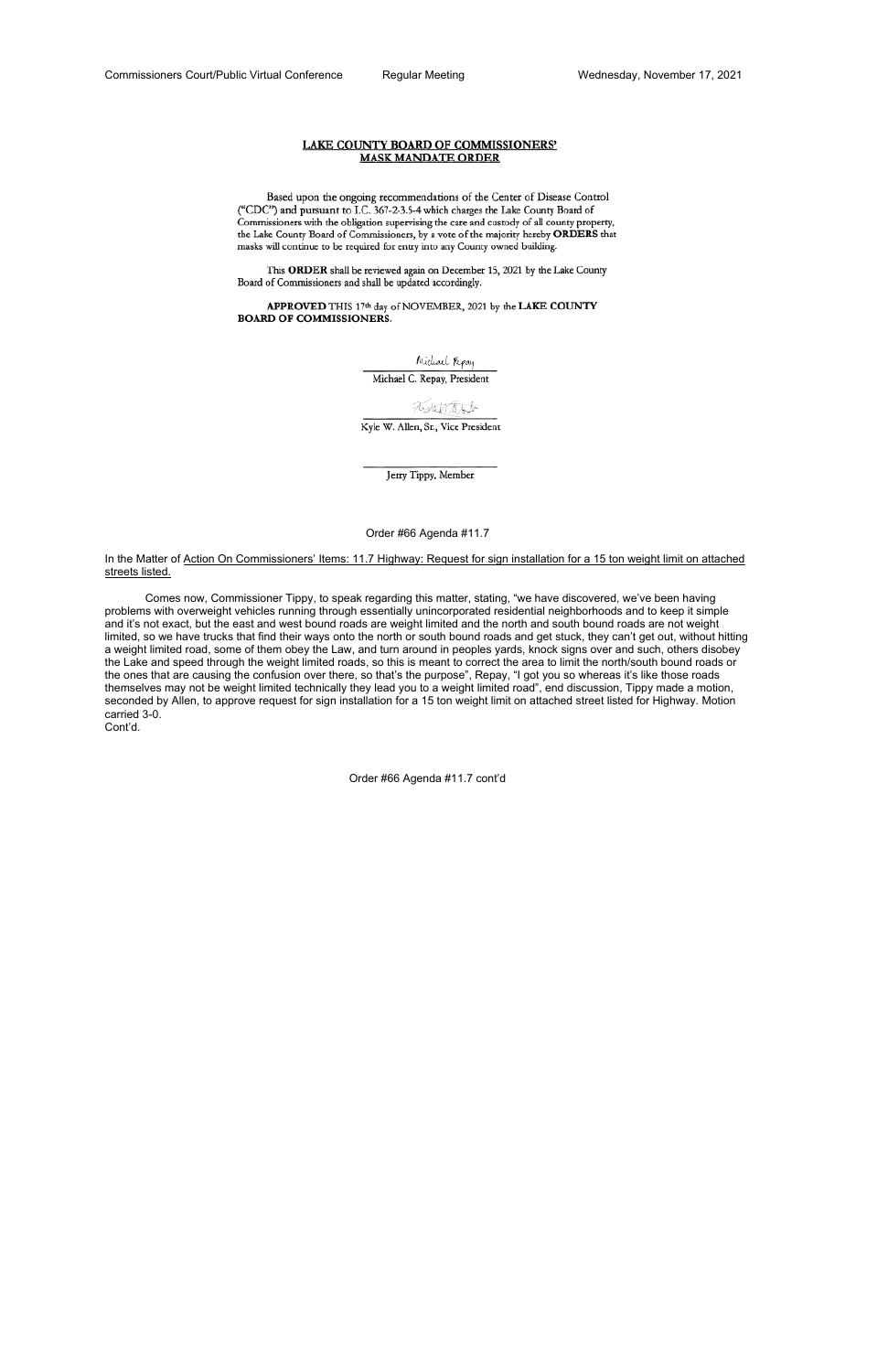**WEIGHT FORM** 

# **ORDINANCE PETITION FINDING OF FACT**

THE BOARD OF COUNTY COMMISSIONERS OF THE COUNTY OF LAKE HEREBY REQUEST THE ESTABLISHMENT AND POSTING OF A 15 TON WEIGHT LIMIT AND OVER THE FOLLOWING DESCRIBED ROADS BE APPROVED (DENIED).

| 81 <sup>th</sup> Avenue Sheffield to Patterson               | 15 Ton Weight Limit        |  |
|--------------------------------------------------------------|----------------------------|--|
| White Oak Avenue- 151st- 197th                               | 15 Ton Weight Limit        |  |
| 169 <sup>th</sup> Avenue-State Line Road to White Oak Avenue | <b>15 Ton Weight Limit</b> |  |
| 173rd Avenue-White Oak Avenue to US 41                       | 15 Ton Weight Limit        |  |
| 165th Avenue-White Oak Avenue to US 41                       | <b>15 Ton Weight Limit</b> |  |
| 181st Avenue-Hadder Road to US 41                            | 15 Ton Weight Limit        |  |
| State Line Road-169th Avenue to Yellow Head Township         | <b>15 Ton Weight Limit</b> |  |
| State Line Road-113th Avenue to Washington Township          | 15 Ton Weight Limit        |  |
| Calumet Avenue-185th to State Road 2                         | 15 Ton Weight Limit        |  |
| 157 <sup>th</sup> Avenue to White Oak to US 41               | <b>15 Ton Weight Limit</b> |  |
|                                                              |                            |  |

BASED UPON THE FOLLOWING FINDING OF FACT:

1) AN ENGINEERING STUDY WAS CONDUCTED BY THE LAKE COUNTY HIGHWAY DEPARTMENT ON  $\underline{\textbf{7-29-21}}$  UNDER THE DIRECTION OF THE LAKE COUNTY HIGHWAY ENGINEER

(AN INDIANA LICENSED PROFESSIONAL ENGINEER) IN ACCORDANCE WITH THE INDIANA UNIFORM TRAFFIC MANUAL FOR STREETS AND HIGHWAYS AS REQUIRED BY INDIANA CODE 9-21-2-1 AND HAS DETERMINED THAT A 15 TON WEIGHT LIMITS (ARE)-(NOT) WARRANTED AT THE ABOVE DESCRIBED LOCATION (S) IN UNINCORPORATED LAKE COUNTY, INDIANA

AFTER A REVIEW OF THE LAKE COUNTY HIGHWAY DEPARTMENT BUDGET IT HAS BEEN DETERMINED THAT THE EXPENDITURE OF FUNDS FOR THE PURCHASE AND INSTALLATION OF TRAFFIC CONTROL DEVICES (ARE) (NOT) JUSTIFIED ACCORDING TO THE ENGINEERING STUDY AND THE INDIANA UNIFORM TRAFFIC MANUAL AT THE ABOVE DESCRIBED ROAD (S).

NOW THEREFORE BE IT RESOLVED THAT THE BOARD OF COUNTY COMMISSIONERS OF THE COUNTY OF LAKE BASED UPON THE ABOVE FINDING OF FACTS PETITION THE LAKE COUNTY COUNCIL OF THE COUNTY OF LAKE TO ESTABLISH (DENY) A 15 TON WEIGHT LIMIT ORDINANCE (S) AT THE ABOVE DESCRIBED ROADS.

RECOMMENDED TO THE BOARD OF COUNTY COMMISSIONERS BY: THE LAKE COUNT ay Ima **COUNTY HIGHWAY SUPERINTENDENT**  $6.13.292$ LAKE COUNTY HIGHWAY ENGINEER

SEE ATTACHED ENGINEERING REPORT

COUNTY APPROVAL DATE

**BOARD OF COUNTY COMMISSIONERS** OF THE COUNTY OF LAKE: *Aystrato* COUNTY COMMISSIONER Kyle W. Allen Sr.

Jerry Tippy **COUNTY COMMISSIONER** Jerry Tippy

Midiael Repay Michael C. Repay COUNTY COMMISSIONER

November 17, 2021

**COUNTY REJECTION DATE** 

Order #66 Agenda #12.1-12.15

In the Matter of Council Items: 12.1 - 12.15: listed below.

 Allen made a motion, seconded by Tippy, to approve agenda items 12.1 through 12.15, Ordinances and Resolutions submitted and adopted by the Lake County Council. Motion carried 3-0.

12.1 Ordinance Amending Ordinance 1356C-10 Lake County Employee Handbook, 2013 Edition

12.4 Resolution 21-59 Honoring Veterans of the United States Armed Forces and Recognizing November 11<sup>th</sup> as Veterans Day 12.5 Ordinance 1464A Approving the Issuance of Outstanding Park District Refunding Bonds, Series 2014, Through the Issuance and Sale of General Obligation Refunding Bonds, and Other Matters Connected Therewith.

12.2 Ordinance 1453B-9 Amending the Lake County Part-Time Employees Pay Rate Ordinance for 2021, Ordinance No. 1453B for Commissioners 911

12.3 Resolution 21-58 Honoring Donald Potrebic

12.6 Ordinance 1464B Authorizing Tax Levies for Lake County for 2022

12.7 Ordinance 1464D Lake County Salary Ordinance for 2022

12.8 Ordinance 1464E Lake County Longevity Ordinance for 2022

12.9 Ordinance 1464F Lake County Sheriff Uniform Clothing Allowance Ordinance for 2022

12.10 Ordinance 1464G Per Diem Expense for 2022

12.11 Ordinance 1464H Recommending the Approval of the Lake Ridge Fire District Tax Rate, Tax Levy and Proposed Budget for 2022, As Submitted

12.12 Ordinance 1464I Recommending the Approval of the Lake County Solid Waste Tax Rate, Tax Levy, and Proposed Budget for 2022, as Submitted

12.13 Resolution 21-61 to Reduce Certain Funds to Balance the 2022 Budget

12.14 Resolution 21-60 for the Distribution of Funds for Mental Health for Lake County for 2022

12.15 Ordinance 1464C for Appropriations, Forms 4A & 4B (OR-2)

Order #67 Agenda #13.1-13.5

In the Matter of State Board of Accounts Items: 13.1-13.5 Auditor/Economic Development: listed below.

 Allen made a motion, seconded by Tippy, to approve agenda items 13.1 through 13.5, State Board of Items on behalf of Auditor and Economic Development, listed below. Motion carried 3-0. 13.1 Auditor: Accounts Payable Voucher Register for County Payroll – Pay Date 10-8-2021 13.2 Auditor: Accounts Payable Voucher Register for County Payroll – Pay Date 10-25-2021 13.3 Auditor: LC 265 09/16/21 TO 10/20/21; Hand Cuts 09/16/21 TO 10/20/21; LC130 09/16/21 TO 10/20/21 13.4 Economic Development: Accounts Payable Voucher Register 13.5 Auditor: Accounts Payable Voucher Register for County Payroll – Pay Date 11/8/2021